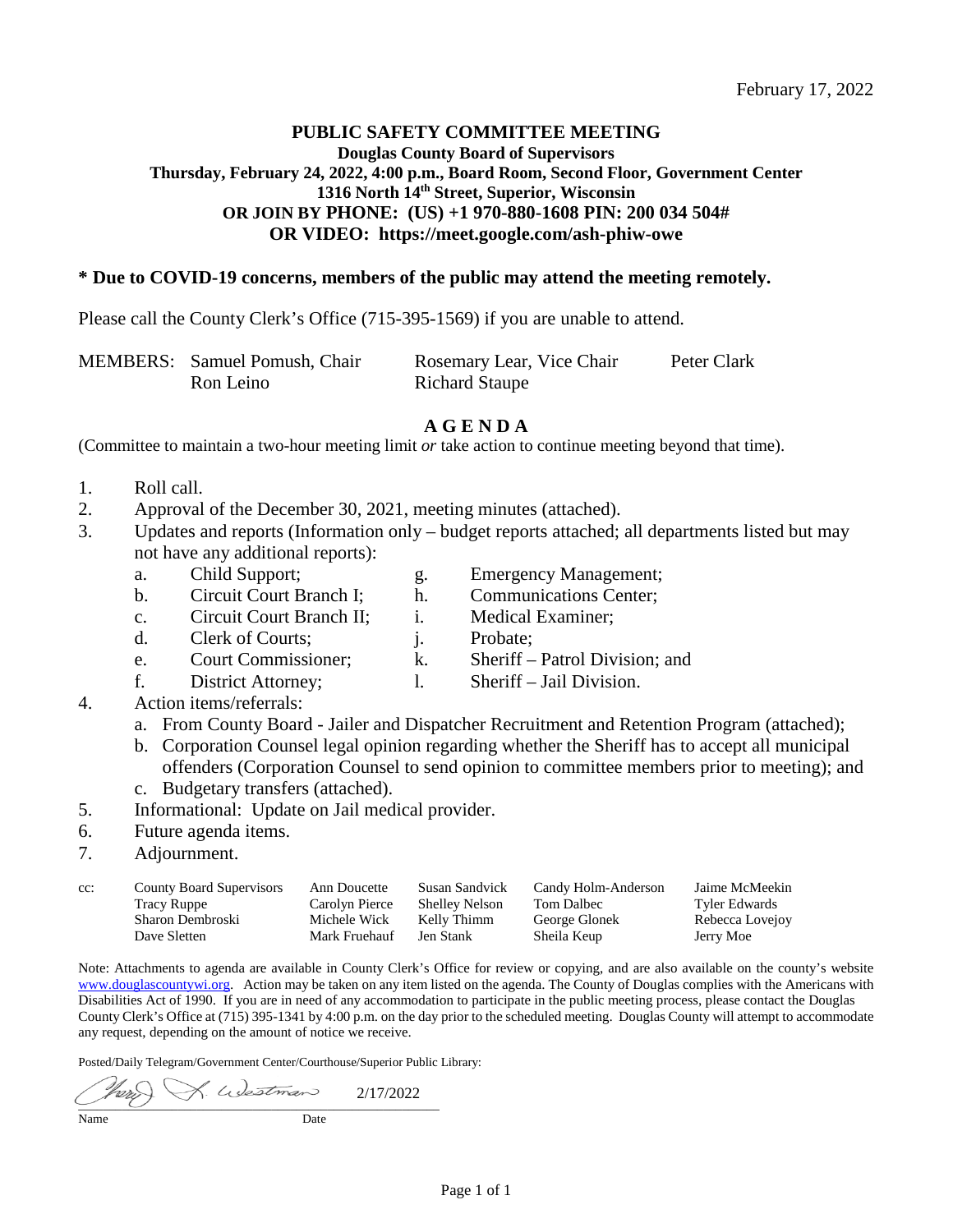# **PUBLIC SAFETY COMMITTEE MEETING Douglas County Board of Supervisors Thursday, December 30, 2021, 4:00 p.m., Board Room, Second Floor, Government Center 1316 North 14th Street, Superior, Wisconsin**

Meeting called to order by Chair Pomush.

**ROLL CALL:** Present – Samuel Pomush, Rosemary Lear, Peter Clark, Ron Leino, Richard Staupe. Others present – Michele Wick, Tyler Edwards, Jaime McMeekin, Linda Corbin, Ann Doucette, Mary Martin, Rebecca Lovejoy, Tracy Ruppe, Shelley Nelson, Dani Miller, Cheryl Westman, Committee Clerk.

**APPROVAL OF THE MINUTES:** Motion by Lear, second Clark, to approve the October 28, 2021, meeting minutes. Motion carried.

# **Updates and Reports:**

**Child Support:** Dembroski reported fully staffed, training in progress, doing well.

**Clerk of Courts:** Wick reported short staffed, budget looking good.

**Emergency Management:** Miller reported grants closed for 2021.

**Communications Center:** Miller reported short staffed for last three months, two people in training currently. Wage incentives being worked on, and training pay increase was approved.

**Probate:** McMeekin reported assistant retirement next week; applicant from Clerk of Court starting January 3rd.

**Sheriff – Jail Division:** Edwards reported still down ten staff. No new cases of COVID in December. Training cells were completed the week before Christmas.

# **ACTION ITEMS/REFERRALS:**

**Jailer Recruitment and Retention Sign-On Bonus Program:** Edwards working with Administration and Sheriff on this two-year program offering a \$4,200 bonus for current and new employees. Employees must stay the full two years to get the bonus. If employees quit during the two year timeframe, they have to pay money back in full. Program would be monitored for successfulness periodically, and is not permanent. Other counties are seeing good results with similar programs.

**ACTION (REFERRAL/RESOLUTION):** Motion by Clark, second Leino, to approve Jailer Recruitment and Retention Sign-On Bonus Program as presented and forward to Administration Committee and County Board. Motion carried unanimously.

**Budgetary Transfer: Project Proposal – Day Report Center – Jail Lobby:** Budgetary transfer in the amount of \$57,000 requested for jail lobby project. Part of the project is already done, small area utilized for various purposes.

**ACTION (REFERRAL/RESOLUTION):** Motion by Leino, second Clark, to approve budgetary transfer as presented and forward to Administration Committee and County Board. Motion carried unanimously.

**Future Agenda Items:** Corporation Counsel Sheriff Department opinion.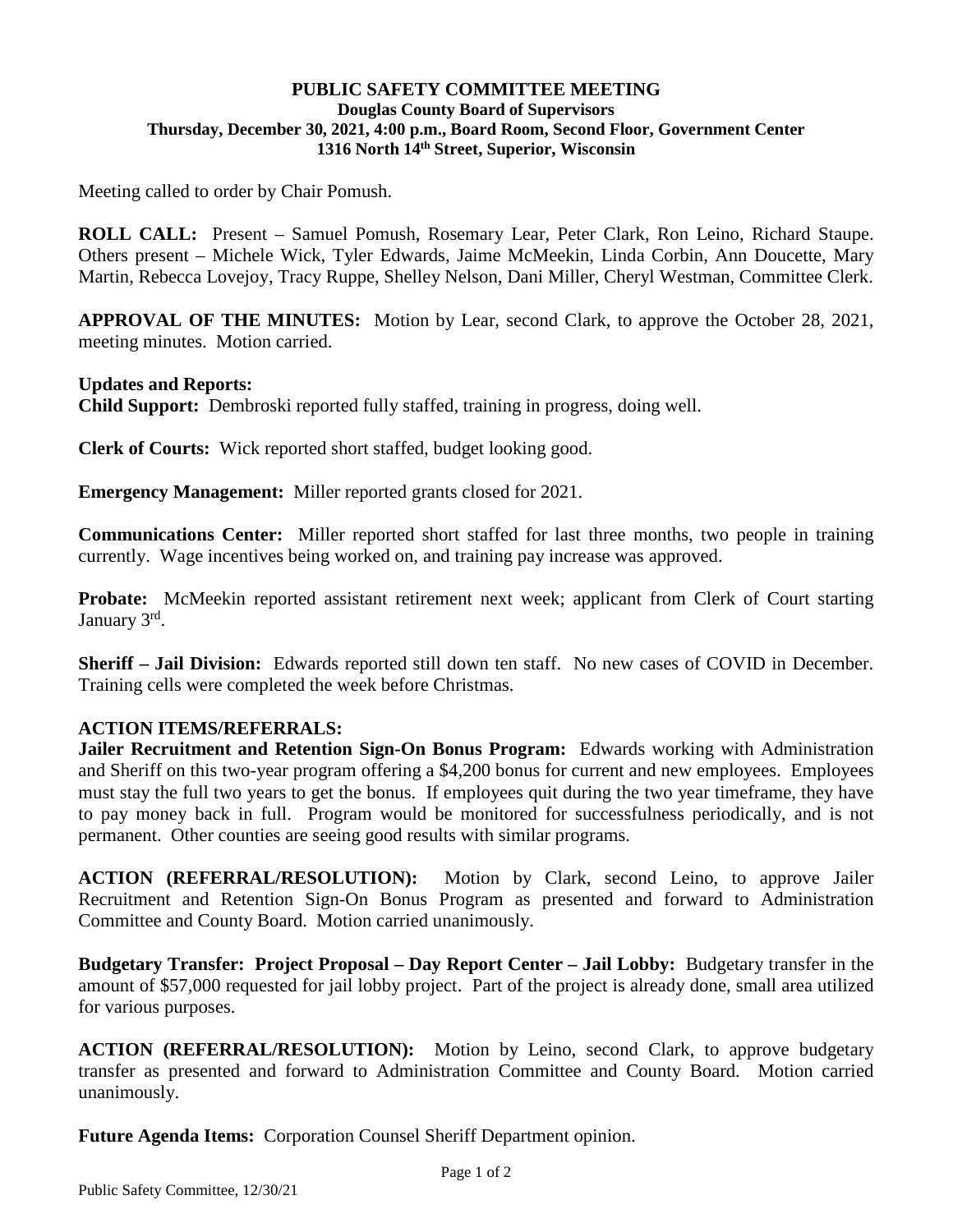**ADJOURNMENT:** Motion by Clark, second Leino, to adjourn. Motion carried. Meeting adjourned at 4:27 p.m.

Submitted by,

Cheryl Westman, Committee Clerk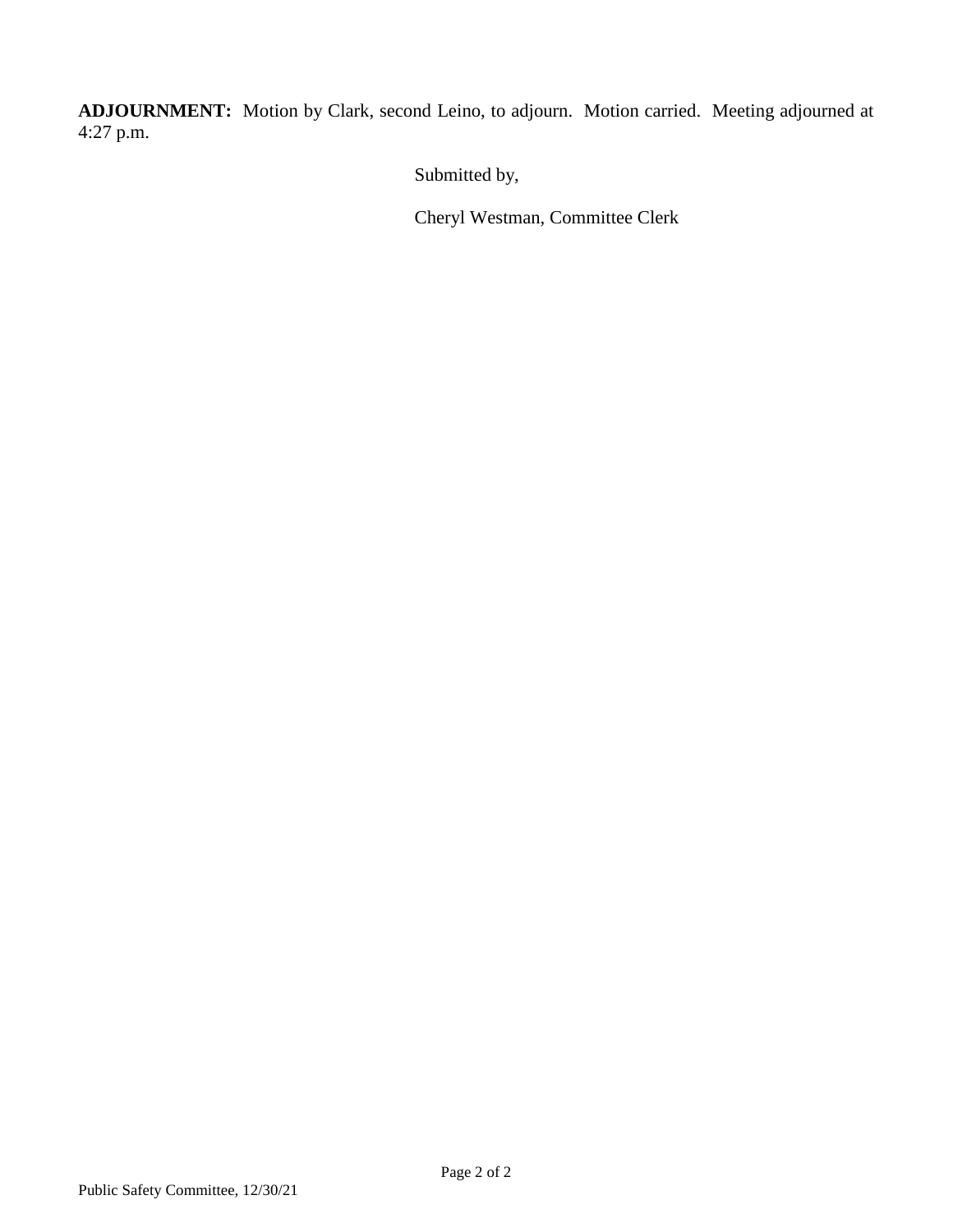

### For The Month Ending 12/31/2021 DOUGLAS COUNTY PUBLIC SAFETY COMMITTEE DEPARTMENT SUMMARY 2021



2021

|                              | 2020         | 2021          | 2021             | 2021          | Amended       | Actual       |               |
|------------------------------|--------------|---------------|------------------|---------------|---------------|--------------|---------------|
|                              | Actual       | Original      | <b>Budgetary</b> | Amended       | <b>Budget</b> | Amount       | Variance      |
| Department                   | Amount       | <b>Budget</b> | <b>Transfers</b> | <b>Budget</b> | YTD           | <b>YTD</b>   | YTD.          |
|                              |              |               |                  |               |               |              |               |
| <b>CHILD SUPPORT</b>         | (49,655.11)  | 29,857.18     |                  | 29,857.18     | 29,857.18     | 10,595.41    | (19, 261.77)  |
| <b>CIRCUIT COURT I</b>       | 69,568.40    | 68,817.00     |                  | 68,817.00     | 68,817.00     | 68,753.37    | (63.63)       |
| <b>CIRCUIT COURT II</b>      | 88,873.16    | 89,429.00     |                  | 89,429.00     | 89,429.00     | 87,897.34    | (1,531.66)    |
| <b>CLERK OF COURTS</b>       | 207,532.48   | 222,583.00    |                  | 222,583.00    | 222,583.00    | 6,421.77     | (216, 161.23) |
| <b>COURT COMMISSIONER</b>    | 143,228.31   | 146,081.00    |                  | 146,081.00    | 146,081.00    | 124,850.88   | (21, 230.12)  |
| <b>DISTRICT ATTORNEY</b>     | 386,639.41   | 364,622.00    |                  | 364,622.00    | 364,622.00    | 341,468.73   | (23, 153.27)  |
| <b>EMERGENCY MANAGEMENT</b>  | 249,420.09   | 297,233.00    | 61,768.50        | 359,001.50    | 359,001.50    | 363,087.17   | 4,085.67      |
| <b>COMMUNICATIONS CENTER</b> | 1,011,709.57 | 1,159,208.00  |                  | 1,159,208.00  | 1,159,208.00  | 971,077.30   | (188, 130.70) |
| <b>MEDICAL EXAMINER</b>      | 106,398.52   | 113,072.00    |                  | 113,072.00    | 113,072.00    | 115,330.73   | 2,258.73      |
| <b>PROBATE</b>               | 124,789.03   | 138,981.00    |                  | 138,981.00    | 138,981.00    | 91,808.39    | (47, 172.61)  |
| SHERIFF-PATROL DIVISION      | 4,134,750.43 | 4,327,577.00  |                  | 4,327,577.00  | 4,327,577.00  | 4,352,277.99 | 24,700.99     |
| SHERIFF-JAIL DIVISION        | 3,848,763.03 | 4,241,278.00  |                  | 4,241,278.00  | 4,241,278.00  | 3,786,913.11 | (454, 364.89) |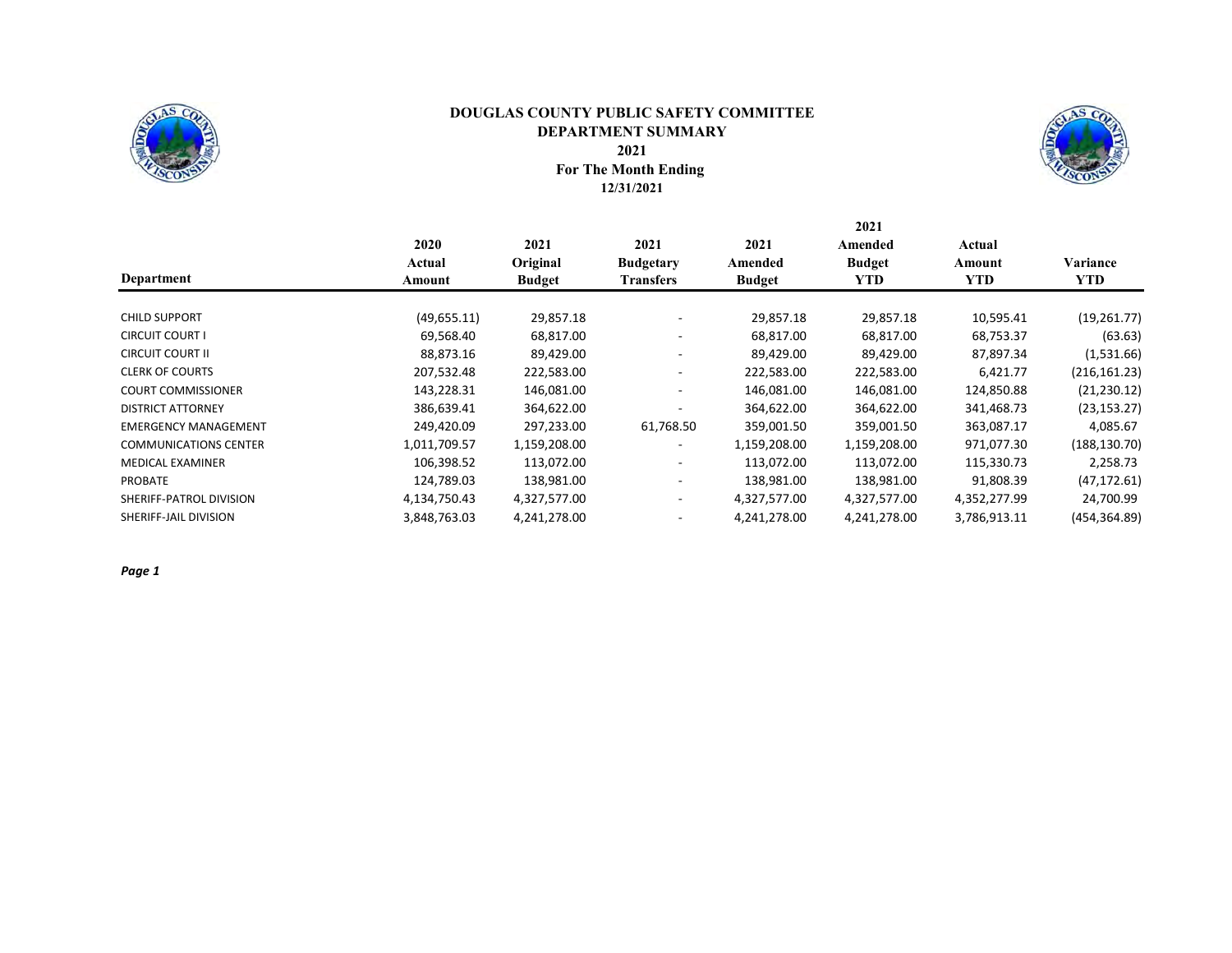

### For The Month Ending 12/31/2021 DOUGLAS COUNTY PUBLIC SAFETY COMMITTEE SCHEDULE OF REVENUES AND EXPENDITURES CHILD SUPPORT



|                                        |    |                  |    |               |                  |                  |      | 2021          |     |               |              |
|----------------------------------------|----|------------------|----|---------------|------------------|------------------|------|---------------|-----|---------------|--------------|
|                                        |    | 2020             |    | 2021          | 2021             | 2021             |      | Amended       |     | Actual        |              |
|                                        |    | Actual           |    | Original      | <b>Budgetary</b> | Amended          |      | <b>Budget</b> |     | Amount        | Variance     |
|                                        |    | Amount           |    | <b>Budget</b> | <b>Transfers</b> | <b>Budget</b>    |      | YTD           |     | <b>YTD</b>    | <b>YTD</b>   |
| <b>Revenues</b>                        |    |                  |    |               |                  |                  |      |               |     |               |              |
| Taxes                                  | Ś. | 210,000.00       | -S | 200,000.00    | \$<br>$\sim$     | \$<br>200,000.00 | - \$ | 200,000.00 \$ |     | 200,000.00 \$ |              |
| Intergovernmental Revenues (Grants)    |    | 770,087.21       |    | 780,000.00    |                  | 780,000.00       |      | 780,000.00    |     | 740,406.44    | (39, 593.56) |
| Licenses & Permits                     |    |                  |    |               |                  |                  |      |               |     |               |              |
| Fines Forfeits & Penalties             |    |                  |    |               |                  |                  |      |               |     |               |              |
| <b>Public Charges For Services</b>     |    | 11,216.35        |    | 10,000.00     |                  | 10,000.00        |      | 10,000.00     |     | 10,021.87     | 21.87        |
| Intergovt. Charges For Serv.           |    | 16.00            |    |               |                  |                  |      |               |     |               |              |
| <b>Miscellaneous Revenues</b>          |    |                  |    |               |                  |                  |      |               |     |               |              |
| <b>Revenues</b>                        |    | 991,319.56       |    | 990,000.00    |                  | 990,000.00       |      | 990,000.00    |     | 950,428.31    | (39,571.69)  |
| <b>Expenditures</b>                    |    |                  |    |               |                  |                  |      |               |     |               |              |
| Personnel Services (salary & benefits) |    | 787,686.57       |    | 838,211.00    |                  | 838,211.00       |      | 838,211.00    |     | 827,626.92    | (10,584.08)  |
| <b>Contractual Services</b>            |    | 17,095.81        |    | 23,750.00     |                  | 23,750.00        |      | 23,750.00     |     | 19,286.51     | (4,463.49)   |
| Supplies & Expense                     |    | 16,793.58        |    | 30,000.00     |                  | 30,000.00        |      | 30,000.00     |     | 18,737.51     | (11, 262.49) |
| <b>Fixed Charges</b>                   |    | 92,975.49        |    | 100,896.18    |                  | 100,896.18       |      | 100,896.18    |     | 67,234.78     | (33,661.40)  |
| <b>Grants &amp; Contributions</b>      |    |                  |    |               |                  |                  |      |               |     |               |              |
| Capital Outlay                         |    |                  |    |               |                  |                  |      |               |     |               |              |
| <b>Department Allocation</b>           |    | 27,113.00        |    | 27,000.00     |                  | 27,000.00        |      | 27,000.00     |     | 28,138.00     | 1,138.00     |
| <b>Expenditures</b>                    |    | 941,664.45       |    | 1,019,857.18  |                  | 1,019,857.18     |      | 1,019,857.18  |     | 961,023.72    | (58, 833.46) |
| <b>Net Cost</b>                        |    | $(49,655.11)$ \$ |    | 29,857.18     | \$               | 29,857.18        | Ś    | 29,857.18     | \$. | 10,595.41     | (19, 261.77) |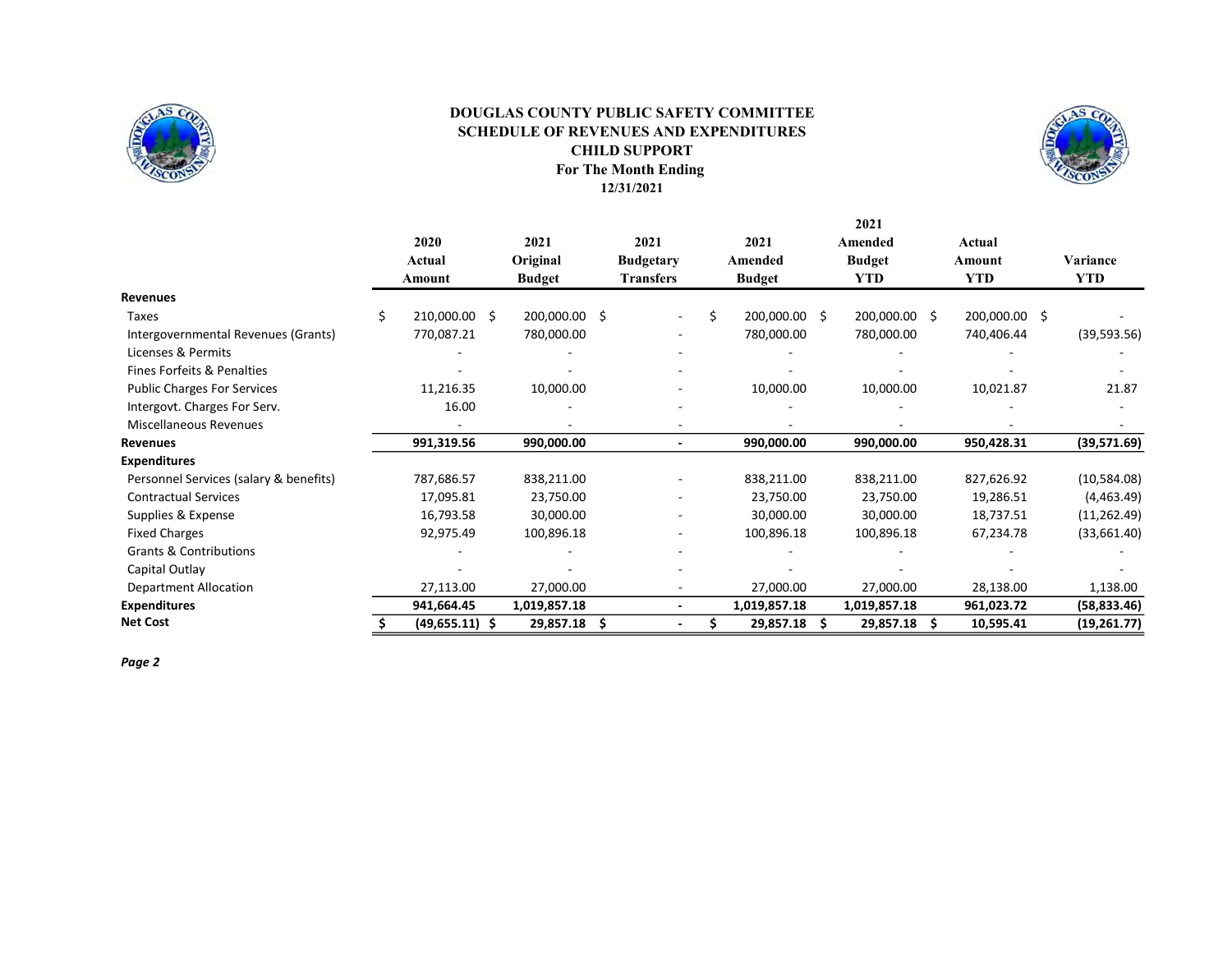

### For The Month Ending 12/31/2021 SCHEDULE OF REVENUES AND EXPENDITURES CIRCUIT COURT I DOUGLAS COUNTY PUBLIC SAFETY COMMITTEE



|                                        |   |                |    |                  |     |                                      |                 |    | 2021                        |    |                  |            |
|----------------------------------------|---|----------------|----|------------------|-----|--------------------------------------|-----------------|----|-----------------------------|----|------------------|------------|
|                                        |   | 2020<br>Actual |    | 2021<br>Original |     | 2021                                 | 2021<br>Amended |    | Amended                     |    | Actual<br>Amount | Variance   |
|                                        |   | Amount         |    | <b>Budget</b>    |     | <b>Budgetary</b><br><b>Transfers</b> | <b>Budget</b>   |    | <b>Budget</b><br><b>YTD</b> |    | <b>YTD</b>       | <b>YTD</b> |
| Revenues                               |   |                |    |                  |     |                                      |                 |    |                             |    |                  |            |
| <b>Taxes</b>                           | Ś |                | \$ |                  | \$  |                                      | \$              | \$ |                             | Ś. |                  | \$         |
| Intergovernmental Revenues (Grants)    |   |                |    |                  |     |                                      |                 |    |                             |    |                  |            |
| Licenses & Permits                     |   |                |    |                  |     |                                      |                 |    |                             |    |                  |            |
| Fines Forfeits & Penalties             |   |                |    |                  |     |                                      |                 |    |                             |    |                  |            |
| <b>Public Charges For Services</b>     |   |                |    |                  |     |                                      |                 |    |                             |    |                  |            |
| Intergovt. Charges For Serv.           |   |                |    |                  |     |                                      |                 |    |                             |    |                  |            |
| <b>Miscellaneous Revenues</b>          |   |                |    |                  |     |                                      |                 |    |                             |    |                  |            |
| <b>Revenues</b>                        |   |                |    | $\blacksquare$   |     |                                      | ٠               |    | ٠                           |    | $\blacksquare$   |            |
| <b>Expenditures</b>                    |   |                |    |                  |     |                                      |                 |    |                             |    |                  |            |
| Personnel Services (salary & benefits) |   | 58,519.06      |    | 58,295.00        |     |                                      | 58,295.00       |    | 58,295.00                   |    | 58,047.70 \$     | (247.30)   |
| <b>Contractual Services</b>            |   | 5,834.25       |    | 3,050.00         |     |                                      | 3,050.00        |    | 3,050.00                    |    | 4,395.69         | 1,345.69   |
| Supplies & Expense                     |   | 2,208.09       |    | 4,622.00         |     |                                      | 4,622.00        |    | 4,622.00                    |    | 1,952.98         | (2,669.02) |
| <b>Fixed Charges</b>                   |   | 236.00         |    | 250.00           |     |                                      | 250.00          |    | 250.00                      |    | 203.00           | (47.00)    |
| <b>Grants &amp; Contributions</b>      |   |                |    |                  |     |                                      |                 |    |                             |    |                  |            |
| Capital Outlay                         |   |                |    |                  |     |                                      |                 |    |                             |    |                  |            |
| <b>Department Allocation</b>           |   | 2,771.00       |    | 2,600.00         |     | $\overline{\phantom{a}}$             | 2,600.00        |    | 2,600.00                    |    | 4,154.00         | 1,554.00   |
| <b>Expenditures</b>                    |   | 69,568.40      |    | 68,817.00        |     |                                      | 68,817.00       |    | 68,817.00                   |    | 68,753.37        | (63.63)    |
| <b>Net Cost</b>                        |   | 69,568.40      | Ś  | 68,817.00        | \$. |                                      | 68,817.00       | -S | 68,817.00                   | Ŝ  | 68,753.37        | (63.63)    |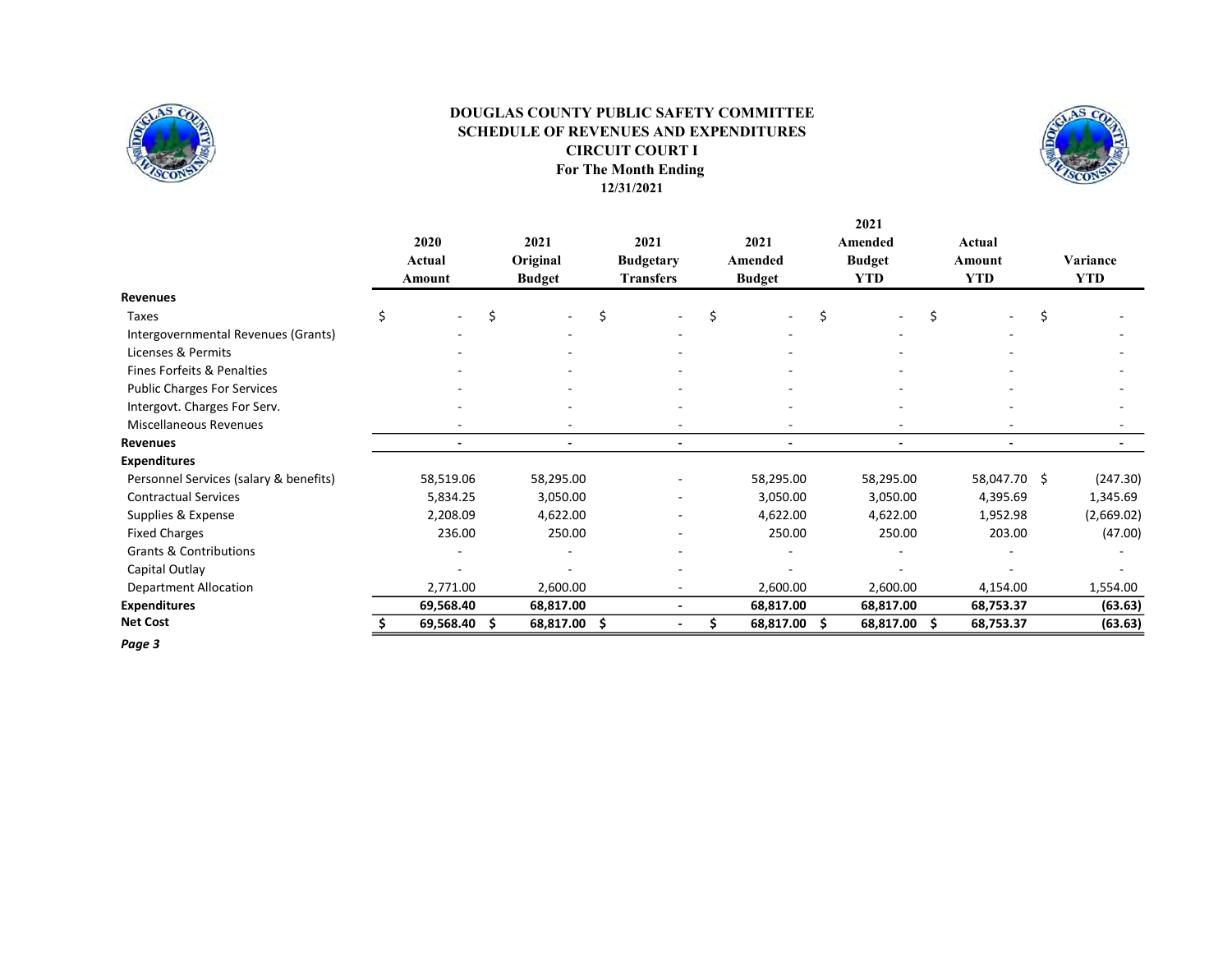

### For The Month Ending 12/31/2021 DOUGLAS COUNTY PUBLIC SAFETY COMMITTEE SCHEDULE OF REVENUES AND EXPENDITURES CIRCUIT COURT II



2021

|                                        | 2020<br>Actual<br>Amount |   | 2021<br>Original<br><b>Budget</b> |   | 2021<br><b>Budgetary</b><br><b>Transfers</b> |   | 2021<br>Amended<br><b>Budget</b> |    | Amended<br><b>Budget</b><br><b>YTD</b> |   | Actual<br>Amount<br><b>YTD</b> | Variance<br><b>YTD</b> |
|----------------------------------------|--------------------------|---|-----------------------------------|---|----------------------------------------------|---|----------------------------------|----|----------------------------------------|---|--------------------------------|------------------------|
| <b>Revenues</b>                        |                          |   |                                   |   |                                              |   |                                  |    |                                        |   |                                |                        |
| Taxes                                  |                          | Ś |                                   | Ś |                                              | Ś |                                  | \$ |                                        | Ś |                                | \$                     |
| Intergovernmental Revenues (Grants)    |                          |   |                                   |   |                                              |   |                                  |    |                                        |   |                                |                        |
| Licenses & Permits                     |                          |   |                                   |   |                                              |   |                                  |    |                                        |   |                                |                        |
| Fines Forfeits & Penalties             |                          |   |                                   |   |                                              |   |                                  |    |                                        |   |                                |                        |
| <b>Public Charges For Services</b>     |                          |   |                                   |   |                                              |   |                                  |    |                                        |   |                                |                        |
| Intergovt. Charges For Serv.           |                          |   |                                   |   |                                              |   |                                  |    |                                        |   |                                |                        |
| <b>Miscellaneous Revenues</b>          |                          |   |                                   |   |                                              |   |                                  |    |                                        |   |                                |                        |
| Revenues                               |                          |   |                                   |   |                                              |   |                                  |    |                                        |   |                                |                        |
| <b>Expenditures</b>                    |                          |   |                                   |   |                                              |   |                                  |    |                                        |   |                                |                        |
| Personnel Services (salary & benefits) | 57,509.40                |   | 58,716.00                         |   |                                              |   | 58,716.00                        |    | 58,716.00                              |   | 55,946.62 \$                   | (2,769.38)             |
| <b>Contractual Services</b>            | 4,028.89                 |   | 2,000.00                          |   |                                              |   | 2,000.00                         |    | 2,000.00                               |   | 4,874.04                       | 2,874.04               |
| Supplies & Expense                     | 24,197.87                |   | 25,950.00                         |   |                                              |   | 25,950.00                        |    | 25,950.00                              |   | 24,319.68                      | (1,630.32)             |
| <b>Fixed Charges</b>                   | 288.00                   |   | 263.00                            |   |                                              |   | 263.00                           |    | 263.00                                 |   | 259.00                         | (4.00)                 |
| <b>Grants &amp; Contributions</b>      |                          |   |                                   |   |                                              |   |                                  |    |                                        |   |                                |                        |
| Capital Outlay                         |                          |   |                                   |   |                                              |   |                                  |    |                                        |   |                                |                        |
| <b>Department Allocation</b>           | 2,849.00                 |   | 2,500.00                          |   |                                              |   | 2,500.00                         |    | 2,500.00                               |   | 2,498.00                       | (2.00)                 |
| <b>Expenditures</b>                    | 88,873.16                |   | 89,429.00                         |   |                                              |   | 89,429.00                        |    | 89,429.00                              |   | 87,897.34                      | (1,531.66)             |
| <b>Net Cost</b>                        | 88,873.16                | S | 89,429.00                         | S |                                              |   | 89,429.00                        | S  | 89,429.00                              | S | 87,897.34                      | (1,531.66)             |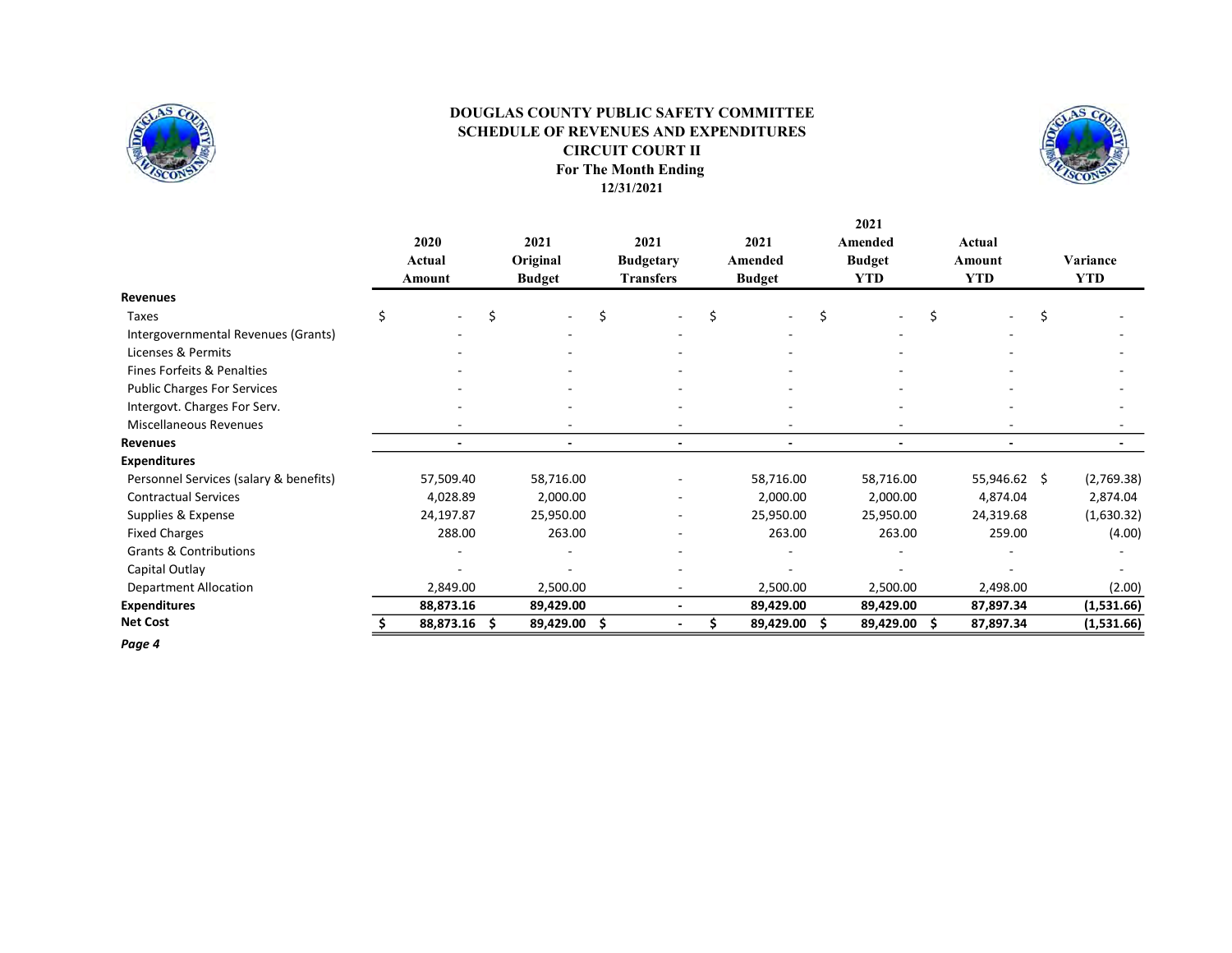

### For The Month Ending 12/31/2021 DOUGLAS COUNTY PUBLIC SAFETY COMMITTEE SCHEDULE OF REVENUES AND EXPENDITURES CLERK OF COURTS



2021

|                                        | 2020<br>Actual | 2021<br>Original | 2021<br><b>Budgetary</b> | 2021<br>Amended | Amended<br><b>Budget</b> | Actual<br>Amount | Variance      |
|----------------------------------------|----------------|------------------|--------------------------|-----------------|--------------------------|------------------|---------------|
|                                        | Amount         | <b>Budget</b>    | <b>Transfers</b>         | <b>Budget</b>   | YTD-                     | <b>YTD</b>       | <b>YTD</b>    |
| <b>Revenues</b>                        |                |                  |                          |                 |                          |                  |               |
| Taxes                                  | \$             |                  |                          |                 |                          |                  |               |
| Intergovernmental Revenues (Grants)    | 152,211.00     | 152,000.00       |                          | 152,000.00      | 152,000.00               | 152,737.24       | 737.24        |
| Licenses & Permits                     |                |                  |                          |                 |                          |                  |               |
| Fines Forfeits & Penalties             | 133,705.80     | 187,300.00       |                          | 187,300.00      | 187,300.00               | 152,552.53       | (34, 747.47)  |
| <b>Public Charges For Services</b>     | 191,394.06     | 208,000.00       |                          | 208,000.00      | 208,000.00               | 348,092.91       | 140,092.91    |
| Intergovt. Charges For Serv.           |                |                  |                          |                 |                          |                  |               |
| <b>Miscellaneous Revenues</b>          | 651.44         | 800.00           |                          | 800.00          | 800.00                   | 724.70           | (75.30)       |
| Revenues                               | 477,962.30     | 548,100.00       |                          | 548,100.00      | 548,100.00               | 654,107.38       | 106,007.38    |
| <b>Expenditures</b>                    |                |                  |                          |                 |                          |                  |               |
| Personnel Services (salary & benefits) | 580,968.90     | 629,933.00       |                          | 629,933.00      | 629,933.00               | 556,175.68 \$    | (73, 757.32)  |
| <b>Contractual Services</b>            | 65,228.27      | 94,375.00        |                          | 94,375.00       | 94,375.00                | 61,172.52        | (33, 202.48)  |
| Supplies & Expense                     | 19,539.42      | 26,825.00        |                          | 26,825.00       | 26,825.00                | 26,029.25        | (795.75)      |
| <b>Fixed Charges</b>                   | 3,162.20       | 3,050.00         |                          | 3,050.00        | 3,050.00                 | 2,898.19         | (151.81)      |
| <b>Grants &amp; Contributions</b>      | 1,407.99       | 500.00           |                          | 500.00          | 500.00                   | 1,541.51         | 1,041.51      |
| Capital Outlay                         |                |                  |                          |                 |                          |                  |               |
| <b>Department Allocation</b>           | 15,188.00      | 16,000.00        |                          | 16,000.00       | 16,000.00                | 12,712.00        | (3,288.00)    |
| <b>Expenditures</b>                    | 685,494.78     | 770,683.00       |                          | 770,683.00      | 770,683.00               | 660,529.15       | (110, 153.85) |
| <b>Net Cost</b>                        | 207,532.48     | 222,583.00       |                          | 222,583.00      | 222,583.00               | 6,421.77<br>S    | (216, 161.23) |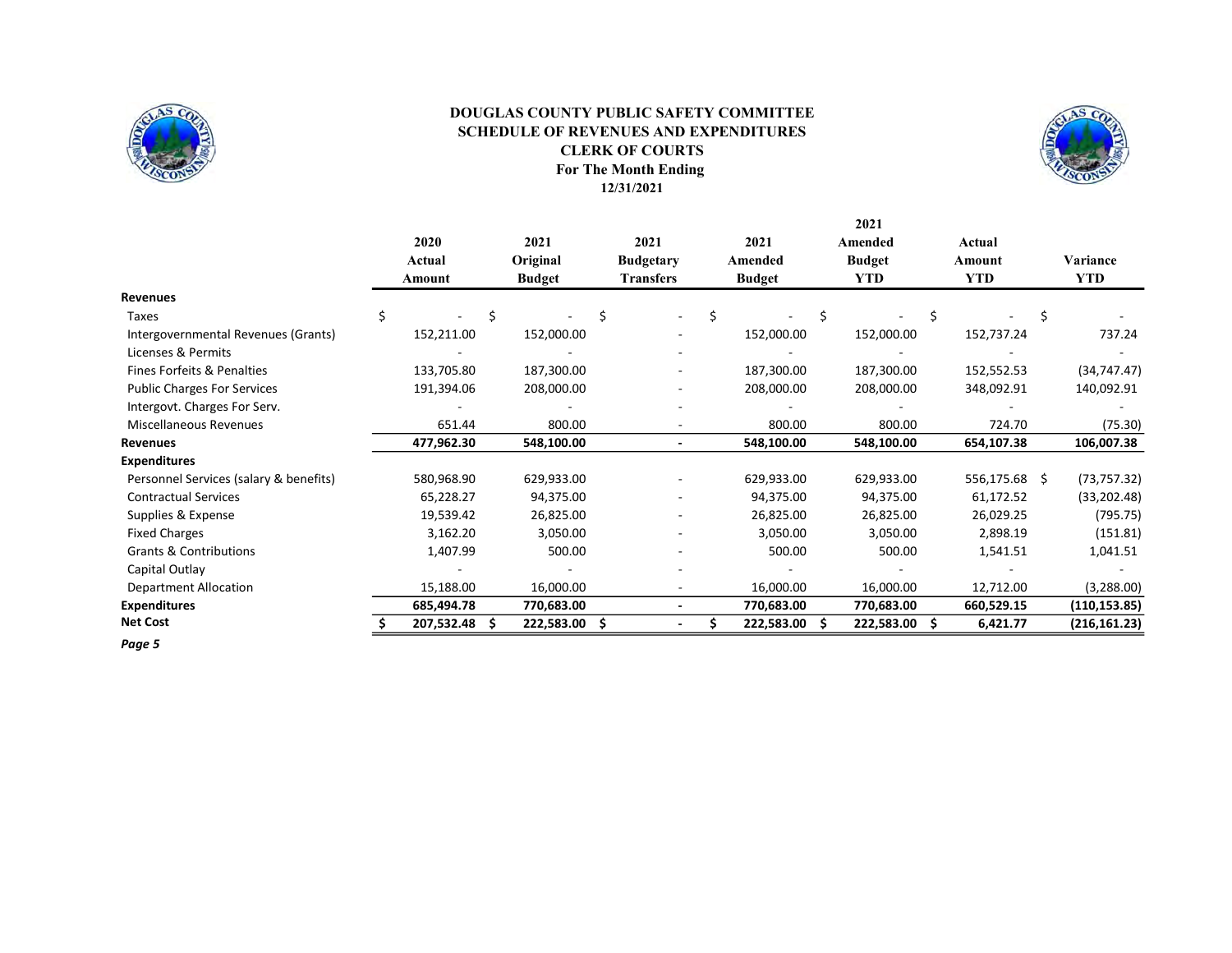

### For The Month Ending 12/31/2021 DOUGLAS COUNTY PUBLIC SAFETY COMMITTEE SCHEDULE OF REVENUES AND EXPENDITURES COURT COMMISSIONER



2021

|                                        | 2020<br>Actual | 2021<br>Original | 2021<br><b>Budgetary</b> | 2021<br>Amended | Amended<br><b>Budget</b> | Actual<br>Amount | Variance     |
|----------------------------------------|----------------|------------------|--------------------------|-----------------|--------------------------|------------------|--------------|
|                                        | Amount         | <b>Budget</b>    | <b>Transfers</b>         | <b>Budget</b>   | <b>YTD</b>               | <b>YTD</b>       | <b>YTD</b>   |
| <b>Revenues</b>                        |                |                  |                          |                 |                          |                  |              |
| Taxes                                  | \$<br>$\sim$   | Ś<br>$\sim$      | Ś<br>۰.                  | Ś               | Ś                        |                  |              |
| Intergovernmental Revenues (Grants)    |                |                  |                          |                 |                          |                  |              |
| Licenses & Permits                     |                |                  |                          |                 |                          |                  |              |
| Fines Forfeits & Penalties             |                |                  |                          |                 |                          |                  |              |
| <b>Public Charges For Services</b>     | 5,825.00       | 7,000.00         |                          | 7,000.00        | 7,000.00                 | 7,226.00         | 226.00       |
| Intergovt. Charges For Serv.           | 86,205.19      | 82,000.00        |                          | 82,000.00       | 82,000.00                | 102,839.32       | 20,839.32    |
| <b>Miscellaneous Revenues</b>          | 299.65         |                  |                          |                 |                          |                  |              |
| Revenues                               | 92,329.84      | 89,000.00        |                          | 89,000.00       | 89,000.00                | 110,065.32       | 21,065.32    |
| <b>Expenditures</b>                    |                |                  |                          |                 |                          |                  |              |
| Personnel Services (salary & benefits) | 211,787.33     | 210,881.00       |                          | 210,881.00      | 210,881.00               | 206,164.15 \$    | (4,716.85)   |
| <b>Contractual Services</b>            | 16,738.00      | 14,050.00        |                          | 14,050.00       | 14,050.00                | 20,743.10        | 6,693.10     |
| Supplies & Expense                     | 1,269.82       | 5,150.00         |                          | 5,150.00        | 5,150.00                 | 2,356.95         | (2,793.05)   |
| <b>Fixed Charges</b>                   | 778.00         | 800.00           |                          | 800.00          | 800.00                   | 674.00           | (126.00)     |
| Grants & Contributions                 |                |                  |                          |                 |                          |                  |              |
| Capital Outlay                         |                |                  |                          |                 |                          |                  |              |
| <b>Department Allocation</b>           | 4,985.00       | 4,200.00         |                          | 4,200.00        | 4,200.00                 | 4,978.00         | 778.00       |
| <b>Expenditures</b>                    | 235,558.15     | 235,081.00       |                          | 235,081.00      | 235,081.00               | 234,916.20       | (164.80)     |
| <b>Net Cost</b>                        | 143,228.31     | 146,081.00       | S                        | 146,081.00      | 146,081.00<br>S          | 124,850.88<br>s  | (21, 230.12) |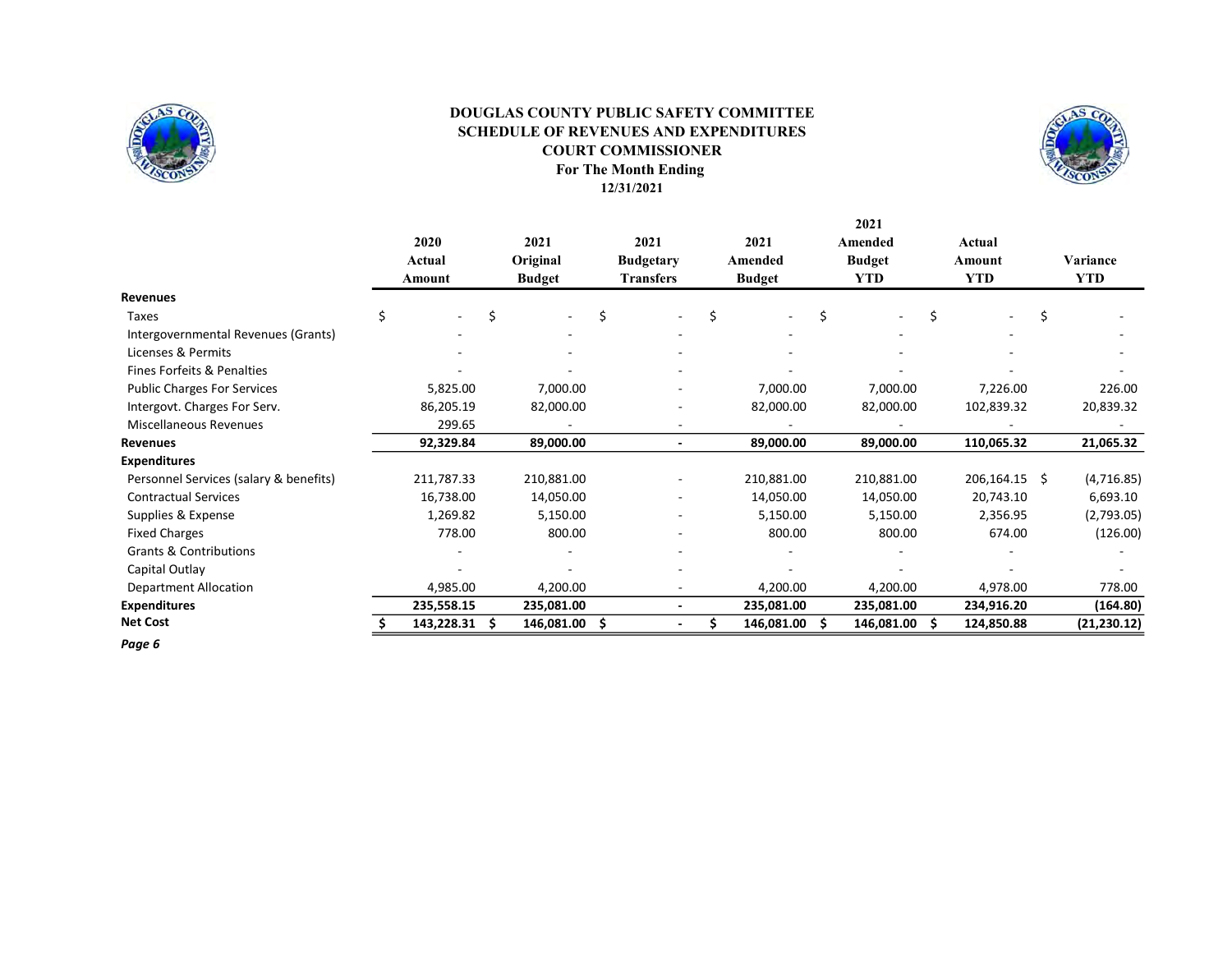

### For The Month Ending 12/31/2021 DOUGLAS COUNTY PUBLIC SAFETY COMMITTEE SCHEDULE OF REVENUES AND EXPENDITURES DISTRICT ATTORNEY



|                                        |   |            |   |               |   |                  |   |               | 2021          |    |            |   |              |
|----------------------------------------|---|------------|---|---------------|---|------------------|---|---------------|---------------|----|------------|---|--------------|
|                                        |   | 2020       |   | 2021          |   | 2021             |   | 2021          | Amended       |    | Actual     |   |              |
|                                        |   | Actual     |   | Original      |   | <b>Budgetary</b> |   | Amended       | <b>Budget</b> |    | Amount     |   | Variance     |
|                                        |   | Amount     |   | <b>Budget</b> |   | <b>Transfers</b> |   | <b>Budget</b> | <b>YTD</b>    |    | <b>YTD</b> |   | <b>YTD</b>   |
| Revenues                               |   |            |   |               |   |                  |   |               |               |    |            |   |              |
| Taxes                                  | Ś |            | Ś |               | Ś |                  | Ś |               |               | Ś  |            | Ś |              |
| Intergovernmental Revenues (Grants)    |   | 55,535.38  |   | 55,000.00     |   |                  |   | 55,000.00     | 55,000.00     |    | 53,959.41  |   | (1,040.59)   |
| Licenses & Permits                     |   |            |   |               |   |                  |   |               |               |    |            |   |              |
| Fines Forfeits & Penalties             |   |            |   |               |   |                  |   |               |               |    |            |   |              |
| <b>Public Charges For Services</b>     |   | 6,336.71   |   | 9,000.00      |   |                  |   | 9,000.00      | 9,000.00      |    | 8,983.40   |   | (16.60)      |
| Intergovt. Charges For Serv.           |   |            |   |               |   |                  |   |               |               |    |            |   |              |
| <b>Miscellaneous Revenues</b>          |   |            |   |               |   |                  |   |               |               |    |            |   |              |
| Revenues                               |   | 61,872.09  |   | 64,000.00     |   |                  |   | 64,000.00     | 64,000.00     |    | 62,942.81  |   | (1,057.19)   |
| <b>Expenditures</b>                    |   |            |   |               |   |                  |   |               |               |    |            |   |              |
| Personnel Services (salary & benefits) |   | 399,631.85 |   | 383,302.00    |   |                  |   | 383,302.00    | 383,302.00    |    | 358,033.15 |   | (25, 268.85) |
| <b>Contractual Services</b>            |   | 12,856.03  |   | 12,100.00     |   |                  |   | 12,100.00     | 12,100.00     |    | 13,743.29  |   | 1,643.29     |
| Supplies & Expense                     |   | 20,012.62  |   | 17,520.00     |   |                  |   | 17,520.00     | 17,520.00     |    | 16,712.10  |   | (807.90)     |
| <b>Fixed Charges</b>                   |   | 1,572.00   |   | 2,100.00      |   |                  |   | 2,100.00      | 2,100.00      |    | 1,276.00   |   | (824.00)     |
| <b>Grants &amp; Contributions</b>      |   |            |   |               |   |                  |   |               |               |    |            |   |              |
| Capital Outlay                         |   |            |   |               |   |                  |   |               |               |    |            |   |              |
| <b>Department Allocation</b>           |   | 14,439.00  |   | 13,600.00     |   |                  |   | 13,600.00     | 13,600.00     |    | 14,647.00  |   | 1,047.00     |
| <b>Expenditures</b>                    |   | 448,511.50 |   | 428,622.00    |   |                  |   | 428,622.00    | 428,622.00    |    | 404,411.54 |   | (24, 210.46) |
| <b>Net Cost</b>                        |   | 386,639.41 |   | 364,622.00    | S |                  |   | 364,622.00    | 364,622.00    | .s | 341,468.73 |   | (23, 153.27) |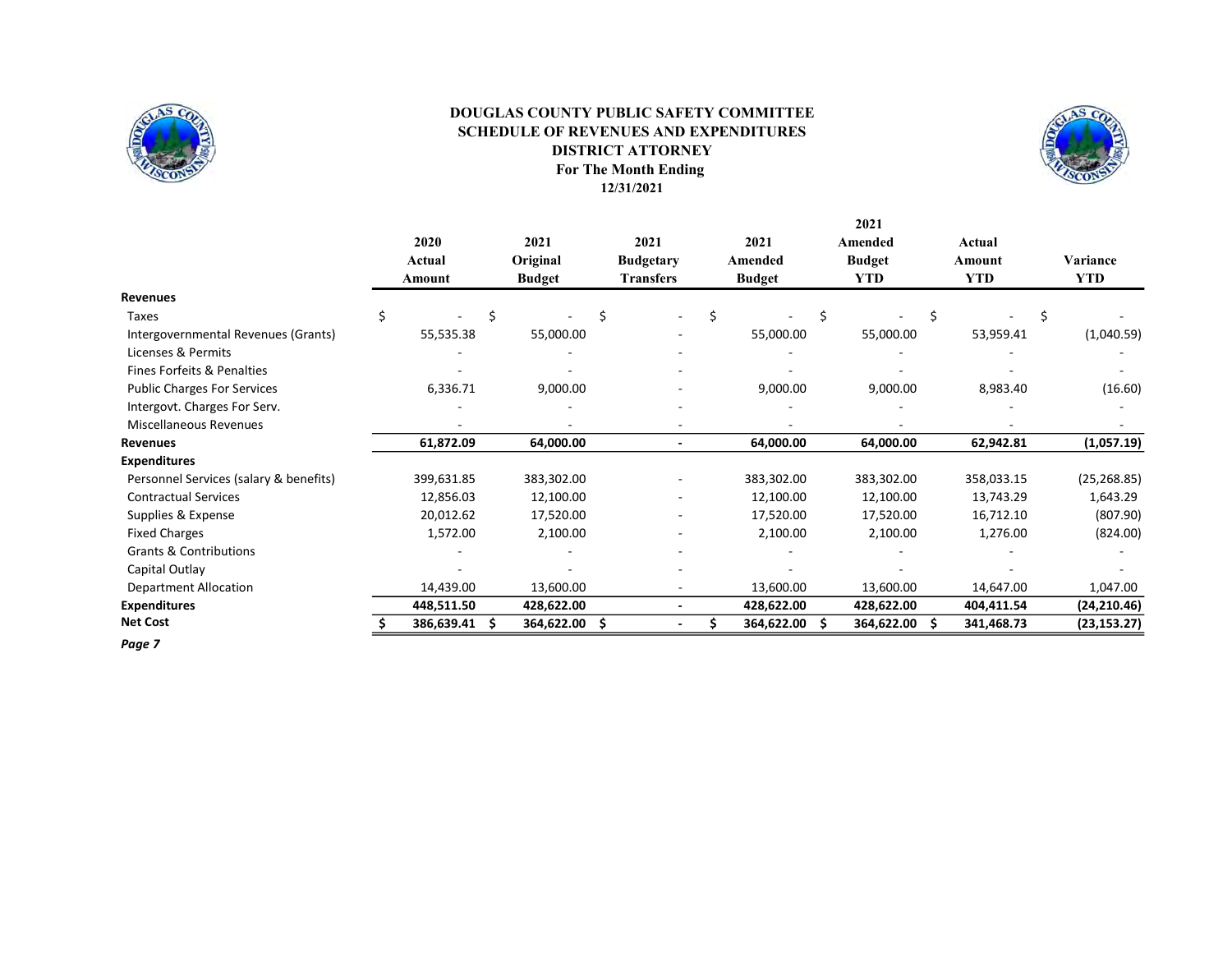

### For The Month Ending DOUGLAS COUNTY PUBLIC SAFETY COMMITTEE SCHEDULE OF REVENUES AND EXPENDITURES EMERGENCY MANAGEMENT



12/31/2021

|                                        |   | 2020<br>Actual |   | 2021<br>Original |   | 2021<br><b>Budgetary</b> |   | 2021<br>Amended |    | 2021<br>Amended<br><b>Budget</b> |    | Actual<br>Amount | Variance     |
|----------------------------------------|---|----------------|---|------------------|---|--------------------------|---|-----------------|----|----------------------------------|----|------------------|--------------|
|                                        |   | Amount         |   | <b>Budget</b>    |   | <b>Transfers</b>         |   | <b>Budget</b>   |    | <b>YTD</b>                       |    | <b>YTD</b>       | YTD          |
| <b>Revenues</b>                        |   |                |   |                  |   |                          |   |                 |    |                                  |    |                  |              |
| Taxes                                  | Ś |                | Ś |                  | Ś |                          | Ś |                 | \$ |                                  | Ś. |                  | \$           |
| Intergovernmental Revenues (Grants)    |   | 76,090.41      |   | 87,000.00        |   |                          |   | 87,000.00       |    | 87,000.00                        |    | 50,247.09        | (36, 752.91) |
| Licenses & Permits                     |   |                |   |                  |   |                          |   |                 |    |                                  |    |                  |              |
| Fines Forfeits & Penalties             |   |                |   |                  |   |                          |   |                 |    |                                  |    |                  |              |
| <b>Public Charges For Services</b>     |   |                |   |                  |   |                          |   |                 |    |                                  |    |                  |              |
| Intergovt. Charges For Serv.           |   | 20,078.92      |   | 32,500.00        |   |                          |   | 32,500.00       |    | 32,500.00                        |    | 21,044.85        | (11, 455.15) |
| <b>Miscellaneous Revenues</b>          |   | 108,165.50     |   | 99,000.00        |   |                          |   | 99,000.00       |    | 99,000.00                        |    | 150,671.92       | 51,671.92    |
| Revenues                               |   | 204,334.83     |   | 218,500.00       |   |                          |   | 218,500.00      |    | 218,500.00                       |    | 221,963.86       | 3,463.86     |
| <b>Expenditures</b>                    |   |                |   |                  |   |                          |   |                 |    |                                  |    |                  |              |
| Personnel Services (salary & benefits) |   | 212,111.82     |   | 226,790.00       |   |                          |   | 226,790.00      |    | 226,790.00                       |    | 224,270.84       | (2,519.16)   |
| <b>Contractual Services</b>            |   | 156,105.84     |   | 158,500.00       |   | 24,100.00                |   | 182,600.00      |    | 182,600.00                       |    | 165,864.29       | (16, 735.71) |
| Supplies & Expense                     |   | 45,372.26      |   | 71,675.00        |   |                          |   | 71,675.00       |    | 71,675.00                        |    | 111,450.13       | 39,775.13    |
| <b>Fixed Charges</b>                   |   | 16,241.00      |   | 18,750.00        |   |                          |   | 18,750.00       |    | 18,750.00                        |    | 15,581.00        | (3, 169.00)  |
| <b>Grants &amp; Contributions</b>      |   | 12,310.00      |   | 15,000.00        |   |                          |   | 15,000.00       |    | 15,000.00                        |    | 11,694.27        | (3,305.73)   |
| Capital Outlay                         |   |                |   | 12,500.00        |   | 37,668.50                |   | 50,168.50       |    | 50,168.50                        |    | 45,168.50        | (5,000.00)   |
| <b>Department Allocation</b>           |   | 11,614.00      |   | 12,518.00        |   |                          |   | 12,518.00       |    | 12,518.00                        |    | 11,022.00        | (1,496.00)   |
| <b>Expenditures</b>                    |   | 453,754.92     |   | 515,733.00       |   | 61,768.50                |   | 577,501.50      |    | 577,501.50                       |    | 585,051.03       | 7,549.53     |
| <b>Net Cost</b>                        |   | 249,420.09     |   | 297,233.00       | S | 61,768.50                | S | 359,001.50      | -S | 359,001.50                       | S  | 363,087.17       | 4,085.67     |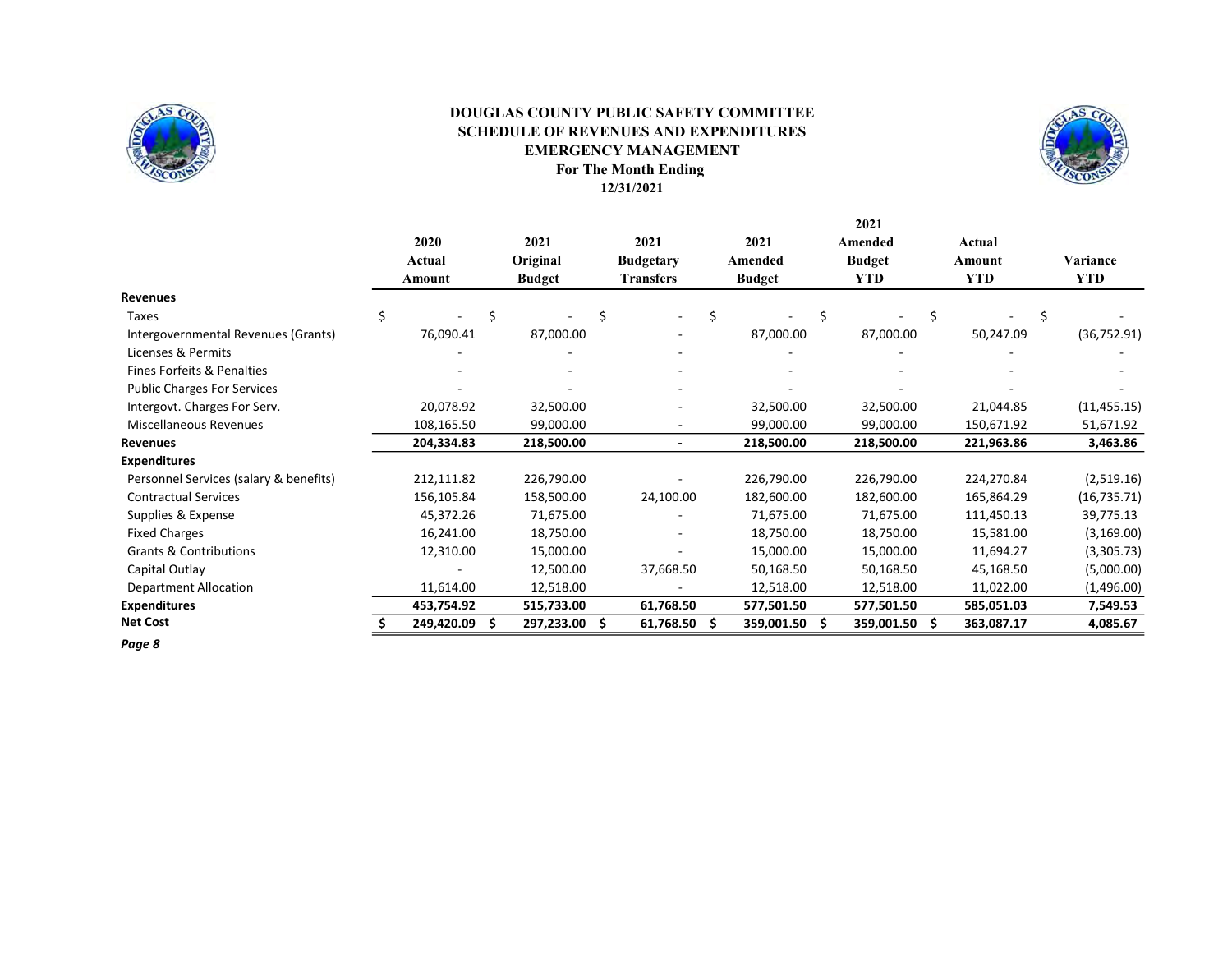

#### For The Month Ending DOUGLAS COUNTY PUBLIC SAFETY COMMITTEE SCHEDULE OF REVENUES AND EXPENDITURES COMMUNICATIONS CENTER

12/31/2021



2021 2020 2021 2021 2021 Amended Actual Actual Original Budgetary Amended Budget Amount Variance Amount Budget Transfers Budget YTD YTD YTD Revenues Taxes \$ - \$ - \$ - \$ - \$ - \$ - \$ - Intergovernmental Revenues (Grants) **Fig. 200.00** Contract Contract Contract Contract Contract Contract Contract Contract Contract Contract Contract Contract Contract Contract Contract Contract Contract Contract Contract C Licenses & Permits **All and All and All and All and All and All and All and All and All and All and All and All a** Fines Forfeits & Penalties Public Charges For Services Intergovt. Charges For Serv. Miscellaneous Revenues 26,870.69 23,000.00 - 23,000.00 23,000.00 22,665.46 (334.54) Revenues 26,870.69 23,000.00 - 23,000.00 23,000.00 23,465.46 465.46 Expenditures Personnel Services (salary & benefits) 876,336.23 1,005,208.00 - 1,005,208.00 1,005,208.00 859,860.22 (145,347.78) Contractual Services 96,689.08 110,500.00 - 110,500.00 110,500.00 77,117.60 (33,382.40) Supplies & Expense 26,000.95 26,660.95 25,000.00 - 25,000.00 25,000.00 25,000.00 25,000.00 14,605.65 (10,394.35) Fixed Charges 2,023.00 4,023.00 5,500.00 5,500.00 5,500.00 5,500.00 5,500.00 5,017.29 (482.71) Grants & Contributions and the second contributions of the second contributions of the second contributions of the second contributions of the second contributions of the second contributions of the second contributions of Capital Outlay and the set of the set of the set of the set of the set of the set of the set of the set of the set of the set of the set of the set of the set of the set of the set of the set of the set of the set of the s Department Allocation 34,871.00 36,000.00 - 36,000.00 36,000.00 37,942.00 1,942.00 Expenditures 1,038,580.26 1,182,208.00 - 1,182,208.00 1,182,208.00 994,542.76 (187,665.24) Net Cost 6.01 5 1,011,709.57 \$ 1,159,208.00 \$ - \$ 1,159,208.00 \$ 1,159,208.00 \$ 971,077.30 (188,130.70)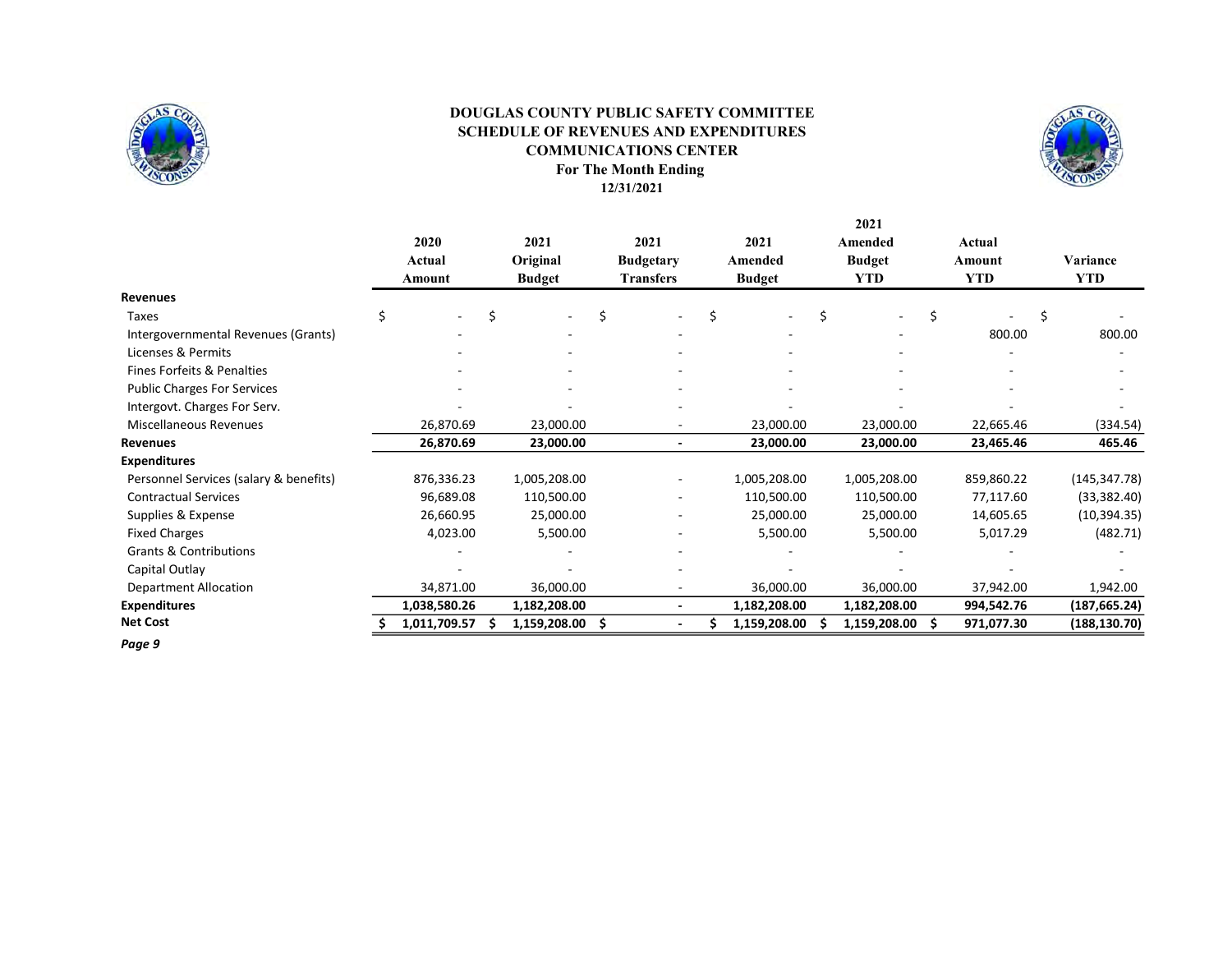

### For The Month Ending 12/31/2021 SCHEDULE OF REVENUES AND EXPENDITURES MEDICAL EXAMINER DOUGLAS COUNTY PUBLIC SAFETY COMMITTEE



2021

|                                        | 2020<br>Actual |   | 2021<br>Original |   | 2021<br><b>Budgetary</b> | 2021<br>Amended |   | Amended<br><b>Budget</b> |    | Actual<br>Amount | Variance   |
|----------------------------------------|----------------|---|------------------|---|--------------------------|-----------------|---|--------------------------|----|------------------|------------|
|                                        | Amount         |   | <b>Budget</b>    |   | <b>Transfers</b>         | <b>Budget</b>   |   | <b>YTD</b>               |    | <b>YTD</b>       | <b>YTD</b> |
| <b>Revenues</b>                        |                |   |                  |   |                          |                 |   |                          |    |                  |            |
| Taxes                                  | \$<br>$\sim$   | Ś | Ξ.               | Ś | $\sim$                   | \$              | Ś |                          | Ś  | Ś                |            |
| Intergovernmental Revenues (Grants)    |                |   |                  |   |                          |                 |   |                          |    |                  |            |
| Licenses & Permits                     |                |   |                  |   |                          |                 |   |                          |    |                  |            |
| Fines Forfeits & Penalties             |                |   |                  |   |                          |                 |   |                          |    |                  |            |
| <b>Public Charges For Services</b>     | 35,860.00      |   | 30,050.00        |   |                          | 30,050.00       |   | 30,050.00                |    | 35,013.00        | 4,963.00   |
| Intergovt. Charges For Serv.           |                |   |                  |   |                          |                 |   |                          |    |                  |            |
| <b>Miscellaneous Revenues</b>          | 5.00           |   |                  |   |                          |                 |   |                          |    |                  |            |
| Revenues                               | 35,865.00      |   | 30,050.00        |   |                          | 30,050.00       |   | 30,050.00                |    | 35,013.00        | 4,963.00   |
| <b>Expenditures</b>                    |                |   |                  |   |                          |                 |   |                          |    |                  |            |
| Personnel Services (salary & benefits) | 39,768.92      |   | 36,598.00        |   |                          | 36,598.00       |   | 36,598.00                |    | 50,790.71        | 14,192.71  |
| <b>Contractual Services</b>            | 85,824.40      |   | 86,134.00        |   |                          | 86,134.00       |   | 86,134.00                |    | 81,933.03        | (4,200.97) |
| Supplies & Expense                     | 12,157.20      |   | 13,820.00        |   |                          | 13,820.00       |   | 13,820.00                |    | 13,321.99        | (498.01)   |
| <b>Fixed Charges</b>                   | 1,213.00       |   | 1,320.00         |   |                          | 1,320.00        |   | 1,320.00                 |    | 1,093.00         | (227.00)   |
| <b>Grants &amp; Contributions</b>      | 595.00         |   | 1,000.00         |   |                          | 1,000.00        |   | 1,000.00                 |    |                  | (1,000.00) |
| Capital Outlay                         |                |   | 2,750.00         |   |                          | 2,750.00        |   | 2,750.00                 |    |                  | (2,750.00) |
| <b>Department Allocation</b>           | 2,705.00       |   | 1,500.00         |   |                          | 1,500.00        |   | 1,500.00                 |    | 3,205.00         | 1,705.00   |
| <b>Expenditures</b>                    | 142,263.52     |   | 143,122.00       |   |                          | 143,122.00      |   | 143,122.00               |    | 150,343.73       | 7,221.73   |
| <b>Net Cost</b>                        | 106,398.52     |   | 113,072.00       |   |                          | 113,072.00      |   | 113,072.00               | .s | 115,330.73       | 2,258.73   |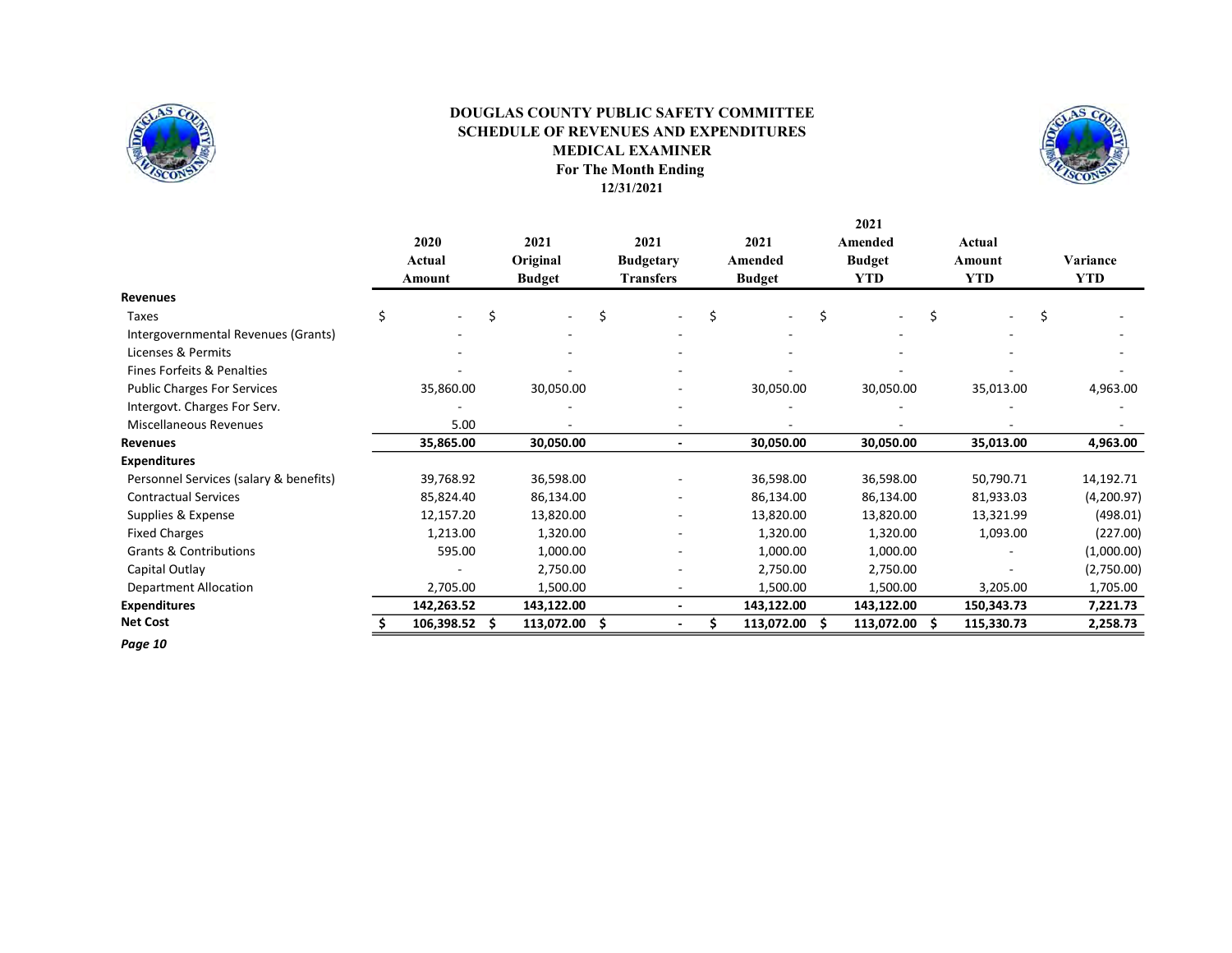

### For The Month Ending 12/31/2021 SCHEDULE OF REVENUES AND EXPENDITURES PROBATE DOUGLAS COUNTY PUBLIC SAFETY COMMITTEE



2021

|                                        | 2020<br>Actual<br>Amount | 2021<br>Original<br><b>Budget</b> | 2021<br><b>Budgetary</b><br><b>Transfers</b> | 2021<br>Amended<br><b>Budget</b> | Amended<br><b>Budget</b><br><b>YTD</b> | Actual<br>Amount<br><b>YTD</b> | Variance<br><b>YTD</b> |
|----------------------------------------|--------------------------|-----------------------------------|----------------------------------------------|----------------------------------|----------------------------------------|--------------------------------|------------------------|
| Revenues                               |                          |                                   |                                              |                                  |                                        |                                |                        |
| Taxes                                  | Ś                        |                                   |                                              |                                  |                                        |                                |                        |
| Intergovernmental Revenues (Grants)    | 68,498.00                | 48,000.00                         |                                              | 48,000.00                        | 48,000.00                              | 69,869.00                      | 21,869.00              |
| Licenses & Permits                     |                          |                                   |                                              |                                  |                                        |                                |                        |
| Fines Forfeits & Penalties             |                          |                                   |                                              |                                  |                                        |                                |                        |
| <b>Public Charges For Services</b>     | 41,528.56                | 34,000.00                         |                                              | 34,000.00                        | 34,000.00                              | 58,800.96                      | 24,800.96              |
| Intergovt. Charges For Serv.           |                          |                                   |                                              |                                  |                                        |                                |                        |
| <b>Miscellaneous Revenues</b>          |                          |                                   |                                              |                                  |                                        |                                |                        |
| Revenues                               | 110,026.56               | 82,000.00                         |                                              | 82,000.00                        | 82,000.00                              | 128,669.96                     | 46,669.96              |
| <b>Expenditures</b>                    |                          |                                   |                                              |                                  |                                        |                                |                        |
| Personnel Services (salary & benefits) | 137,280.17               | 136,061.00                        |                                              | 136,061.00                       | 136,061.00                             | 136,893.79                     | 832.79                 |
| <b>Contractual Services</b>            | 89,685.21                | 72,220.00                         |                                              | 72,220.00                        | 72,220.00                              | 74,440.30                      | 2,220.30               |
| Supplies & Expense                     | 3,218.63                 | 7,700.00                          |                                              | 7,700.00                         | 7,700.00                               | 4,434.32                       | (3,265.68)             |
| <b>Fixed Charges</b>                   | 758.58                   | 800.00                            |                                              | 800.00                           | 800.00                                 | 651.94                         | (148.06)               |
| <b>Grants &amp; Contributions</b>      |                          |                                   |                                              |                                  |                                        |                                |                        |
| Capital Outlay                         |                          |                                   |                                              |                                  |                                        |                                |                        |
| <b>Department Allocation</b>           | 3,873.00                 | 4,200.00                          |                                              | 4,200.00                         | 4,200.00                               | 4,058.00                       | (142.00)               |
| <b>Expenditures</b>                    | 234,815.59               | 220,981.00                        |                                              | 220,981.00                       | 220,981.00                             | 220,478.35                     | (502.65)               |
| <b>Net Cost</b>                        | 124,789.03               | 138,981.00                        | \$                                           | 138,981.00                       | Ŝ<br>138,981.00                        | Ŝ<br>91,808.39                 | (47, 172.61)           |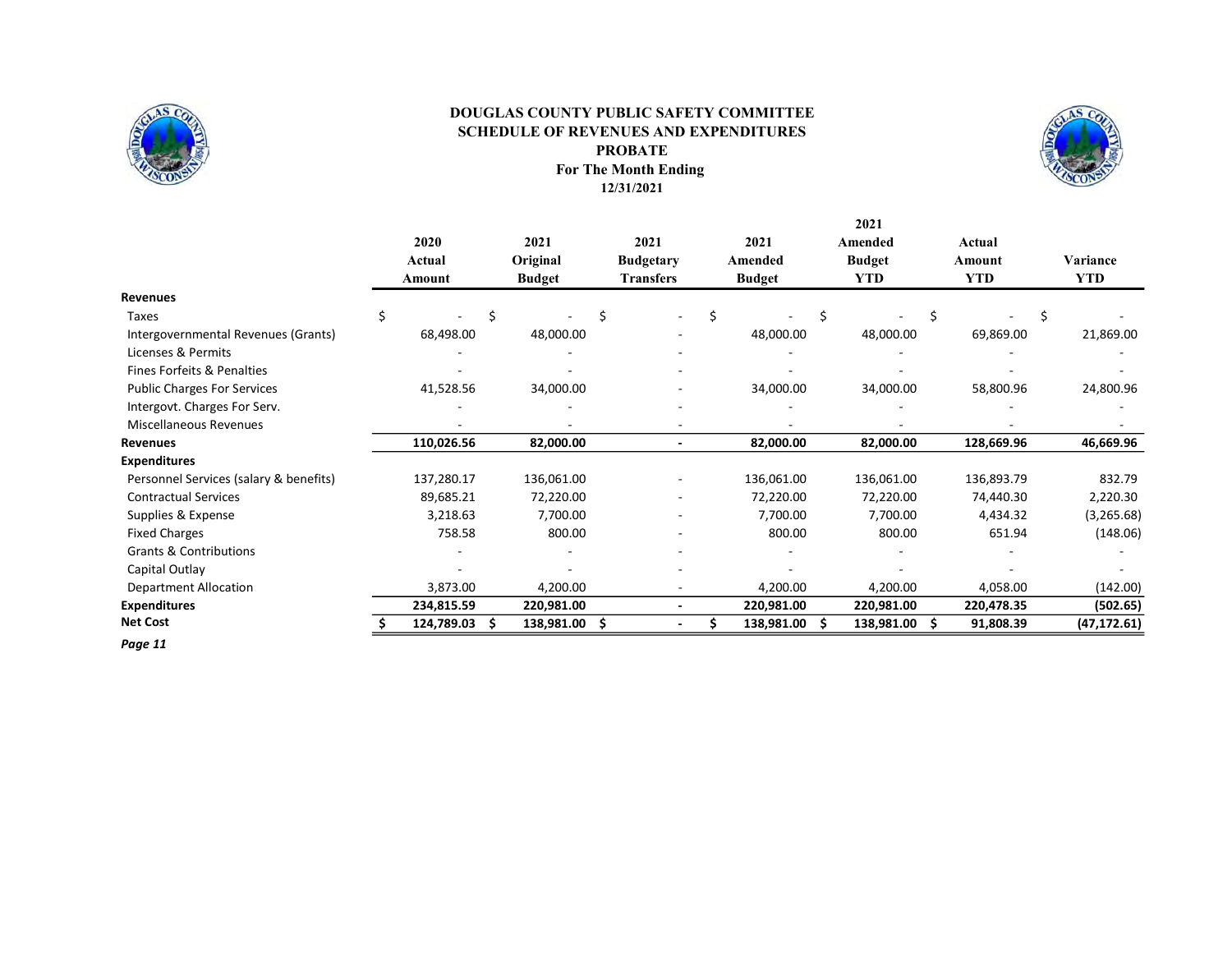

### For The Month Ending DOUGLAS COUNTY PUBLIC SAFETY COMMITTEE SCHEDULE OF REVENUES AND EXPENDITURES SHERIFF-PATROL DIVISION

12/31/2021



2021

|                                        | 2020<br>Actual<br>Amount | 2021<br>Original<br><b>Budget</b> | 2021<br><b>Budgetary</b><br><b>Transfers</b> | 2021<br>Amended<br><b>Budget</b> | Amended<br><b>Budget</b><br><b>YTD</b> | Actual<br>Amount<br><b>YTD</b> | Variance<br>YTD |
|----------------------------------------|--------------------------|-----------------------------------|----------------------------------------------|----------------------------------|----------------------------------------|--------------------------------|-----------------|
| <b>Revenues</b>                        |                          |                                   |                                              |                                  |                                        |                                |                 |
| Taxes                                  | Ś                        |                                   |                                              |                                  |                                        |                                |                 |
| Intergovernmental Revenues (Grants)    | 202,416.98               | 187,594.00                        |                                              | 187,594.00                       | 187,594.00                             | 145,885.52                     | (41,708.48)     |
| Licenses & Permits                     |                          |                                   |                                              |                                  |                                        |                                |                 |
| Fines Forfeits & Penalties             | 48,164.46                | 50,000.00                         |                                              | 50,000.00                        | 50,000.00                              | 44,209.39                      | (5,790.61)      |
| <b>Public Charges For Services</b>     | 29,782.00                | 60,900.00                         |                                              | 60,900.00                        | 60,900.00                              | 25,391.45                      | (35,508.55)     |
| Intergovt. Charges For Serv.           | 186,705.37               | 150,500.00                        |                                              | 150,500.00                       | 150,500.00                             | 189,570.07                     | 39,070.07       |
| Miscellaneous Revenues                 | 35,976.16                | 61,500.00                         | 28,500.00                                    | 90,000.00                        | 90,000.00                              | 80,287.81                      | (9,712.19)      |
| Revenues                               | 503,044.97               | 510,494.00                        | 28,500.00                                    | 538,994.00                       | 538,994.00                             | 485,344.24                     | (53, 649.76)    |
| <b>Expenditures</b>                    |                          |                                   |                                              |                                  |                                        |                                |                 |
| Personnel Services (salary & benefits) | 3,801,797.96             | 3,927,922.00                      |                                              | 3,927,922.00                     | 3,927,922.00                           | 4,003,001.36                   | 75,079.36       |
| <b>Contractual Services</b>            | 244,895.62               | 258,694.00                        |                                              | 258,694.00                       | 258,694.00                             | 221,446.93                     | (37, 247.07)    |
| Supplies & Expense                     | 251,462.02               | 306,850.00                        |                                              | 306,850.00                       | 306,850.00                             | 273,701.78                     | (33, 148.22)    |
| <b>Fixed Charges</b>                   | 65,173.80                | 69,405.00                         |                                              | 69,405.00                        | 69,405.00                              | 64,287.16                      | (5, 117.84)     |
| <b>Grants &amp; Contributions</b>      |                          | 200.00                            |                                              | 200.00                           | 200.00                                 |                                | (200.00)        |
| Capital Outlay                         | 162,663.00               | 160,000.00                        | 28,500.00                                    | 188,500.00                       | 188,500.00                             | 151,658.00                     | (36, 842.00)    |
| <b>Department Allocation</b>           | 111,803.00               | 115,000.00                        |                                              | 115,000.00                       | 115,000.00                             | 123,527.00                     | 8,527.00        |
| <b>Expenditures</b>                    | 4,637,795.40             | 4,838,071.00                      | 28,500.00                                    | 4,866,571.00                     | 4,866,571.00                           | 4,837,622.23                   | (28, 948.77)    |
| <b>Net Cost</b>                        | 4,134,750.43             | 4,327,577.00                      | S                                            | 4,327,577.00                     | 4,327,577.00                           | 4,352,277.99                   | 24,700.99       |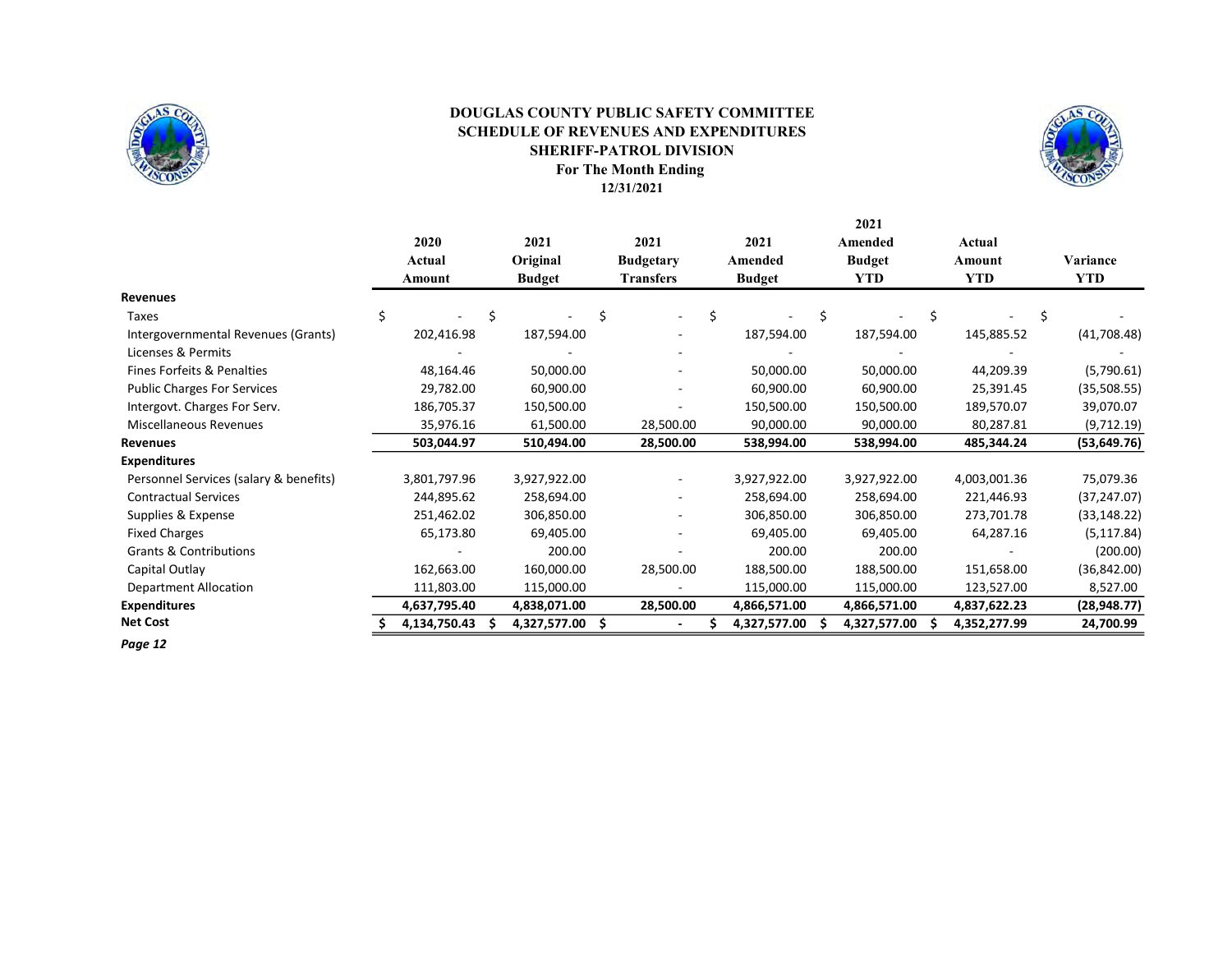

### For The Month Ending 12/31/2021 SHERIFF-JAIL DIVISON DOUGLAS COUNTY PUBLIC SAFETY COMMITTEE SCHEDULE OF REVENUES AND EXPENDITURES



2021

|                                        | 2020<br>Actual<br>Amount | 2021<br>Original<br><b>Budget</b> | 2021<br><b>Budgetary</b><br><b>Transfers</b> | 2021<br>Amended<br><b>Budget</b> | Amended<br><b>Budget</b><br><b>YTD</b> | Actual<br>Amount<br><b>YTD</b> | Variance<br><b>YTD</b> |
|----------------------------------------|--------------------------|-----------------------------------|----------------------------------------------|----------------------------------|----------------------------------------|--------------------------------|------------------------|
| <b>Revenues</b>                        |                          |                                   |                                              |                                  |                                        |                                |                        |
| Taxes                                  |                          |                                   |                                              | Ś                                |                                        | Ś                              |                        |
| Intergovernmental Revenues (Grants)    | 48,699.34                | 108,000.00                        |                                              | 108,000.00                       | 108,000.00                             | 15,214.13                      | (92, 785.87)           |
| Licenses & Permits                     |                          |                                   |                                              |                                  |                                        |                                |                        |
| Fines Forfeits & Penalties             | 41,018.28                | 50,000.00                         |                                              | 50,000.00                        | 50,000.00                              | 45,962.04                      | (4,037.96)             |
| <b>Public Charges For Services</b>     | 545,625.69               | 350,600.00                        |                                              | 350,600.00                       | 350,600.00                             | 294,125.12                     | (56, 474.88)           |
| Intergovt. Charges For Serv.           | 928,826.66               | 632,422.00                        |                                              | 632,422.00                       | 632,422.00                             | 1,604,236.16                   | 971,814.16             |
| Miscellaneous Revenues                 | 1,177.07                 | 1,000.00                          |                                              | 1,000.00                         | 1,000.00                               | 73.00                          | (927.00)               |
| <b>Revenues</b>                        | 1,565,347.04             | 1,142,022.00                      |                                              | 1,142,022.00                     | 1,142,022.00                           | 1,959,610.45                   | 817,588.45             |
| <b>Expenditures</b>                    |                          |                                   |                                              |                                  |                                        |                                |                        |
| Personnel Services (salary & benefits) | 3,467,791.01             | 3,609,867.00                      |                                              | 3,609,867.00                     | 3,609,867.00                           | 3,628,509.00                   | 18,642.00              |
| <b>Contractual Services</b>            | 1,226,416.41             | 1,063,008.00                      |                                              | 1,063,008.00                     | 1,063,008.00                           | 1,172,250.43                   | 109,242.43             |
| Supplies & Expense                     | 178,879.72               | 165,425.00                        |                                              | 165,425.00                       | 165,425.00                             | 333,504.97                     | 168,079.97             |
| <b>Fixed Charges</b>                   | 27,560.93                | 30,000.00                         |                                              | 30,000.00                        | 30,000.00                              | 22,741.16                      | (7, 258.84)            |
| <b>Grants &amp; Contributions</b>      |                          |                                   |                                              |                                  |                                        |                                |                        |
| Capital Outlay                         |                          | 25,000.00                         |                                              | 25,000.00                        | 25,000.00                              | 7,305.00                       | (17,695.00)            |
| <b>Department Allocation</b>           | 513,462.00               | 490,000.00                        |                                              | 490,000.00                       | 490,000.00                             | 582,213.00                     | 92,213.00              |
| <b>Expenditures</b>                    | 5,414,110.07             | 5,383,300.00                      |                                              | 5,383,300.00                     | 5,383,300.00                           | 5,746,523.56                   | 363,223.56             |
| <b>Net Cost</b>                        | 3,848,763.03             | 4,241,278.00                      | \$.                                          | 4,241,278.00                     | 4,241,278.00                           | 3,786,913.11                   | (454, 364.89)          |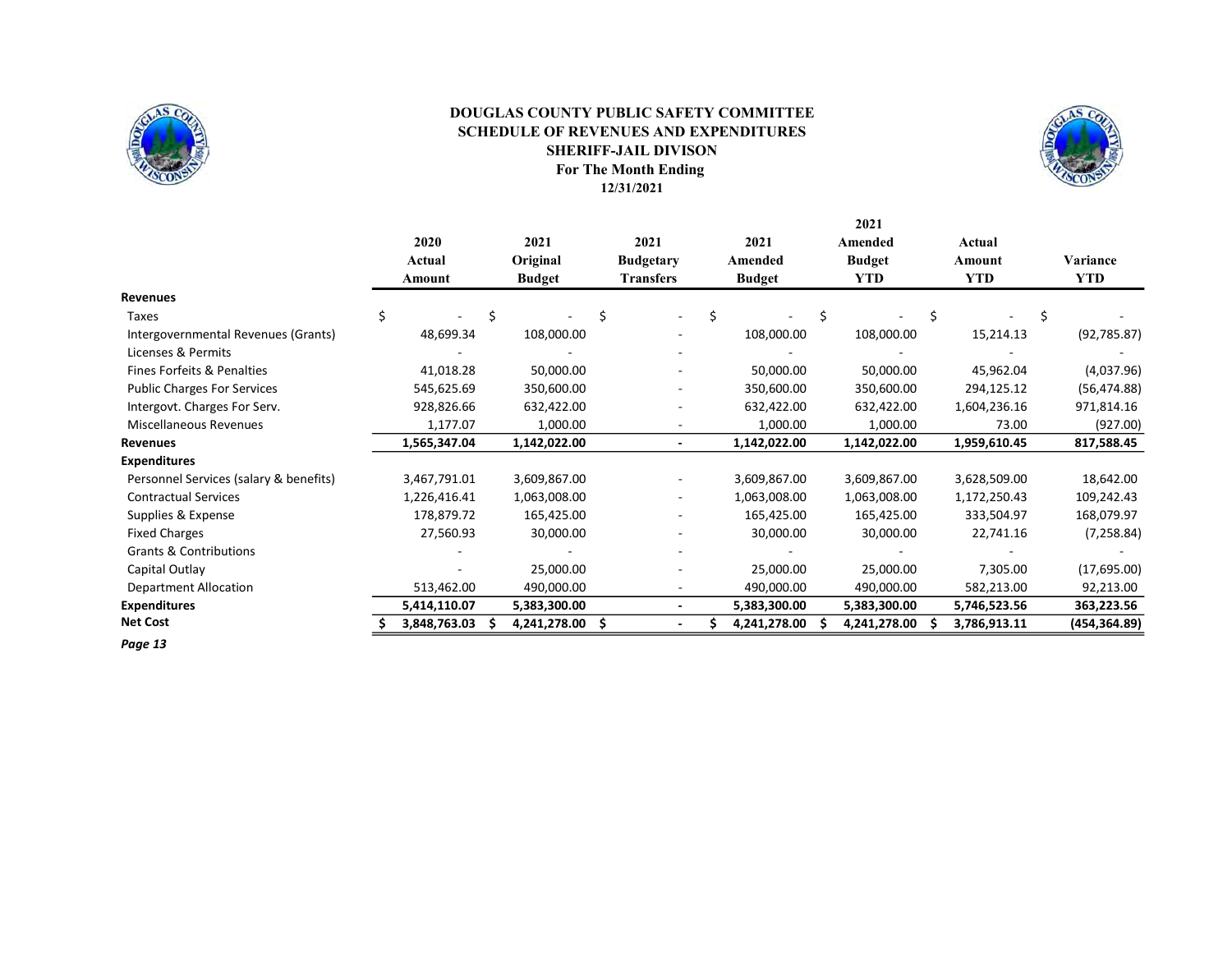# **JAILER AND DISPATCHER RECRUITMENT AND RETENTION PROGRAM**

**POLICY:** The purpose of the Jailer and Dispatcher Recruitment and Retention Program is to address recruitment and retention deficits currently experienced by Douglas County in regards to the Douglas County Sheriff's Department – Jail Division and Communications/911 Dispatch Center. This Program shall apply to the positions in which *candidate/employee shortage*s have been identified by the Douglas County Administrator and the Douglas County Human Resources Department.

# **Employee Retention**

All current Douglas County employees within the Sheriff's Department – Jail Division will be eligible for the Program for the identified positions(s) with the exception of the following: Jail Administrator, Jail Lieutenant, Jail Program Coordinator, and Office Services Supervisor. All current Douglas County employees within the Communications/911 Dispatch Center will be eligible for the Program for the identified position(s) with exception of the following: Emergency Management General Services Director, Communications Supervisor, and Emergency Planner/Risk Manager.

### **Program**

This Program provides financial incentives for eligible candidates to start employment and/or maintain continuous full-time employment in positions where there is an identified candidate shortage as determined by the Douglas County Administrator and the Douglas County Human Resources Department.

Under the Program, employees may become eligible to receive periodic incentives through December 4, 2022. Eligible employees will receive specific, periodic increases upon completion of full-time employment as follows:

- 1. 0.5% increase in the employee's hourly wage rate for those employees employed at the beginning of the June 19, 2022 payroll period.
- 2. 1.0% increase in the employee's hourly wage rate for those employees employed at the beginning of the September 25, 2022 payroll period.
- 3. 1.0% increase in the employee's hourly wage rate for those employees employed at the beginning of the December 4, 2022 payroll period.

The Douglas County Human Resources Department will continue to oversee the hiring process of all candidates and will be responsible for administration of this Program.

The Program will be monitored by the Douglas County Administrator and the Douglas County Human Resources Department. The Douglas County Administrator shall have the authority to terminate the program at any time.